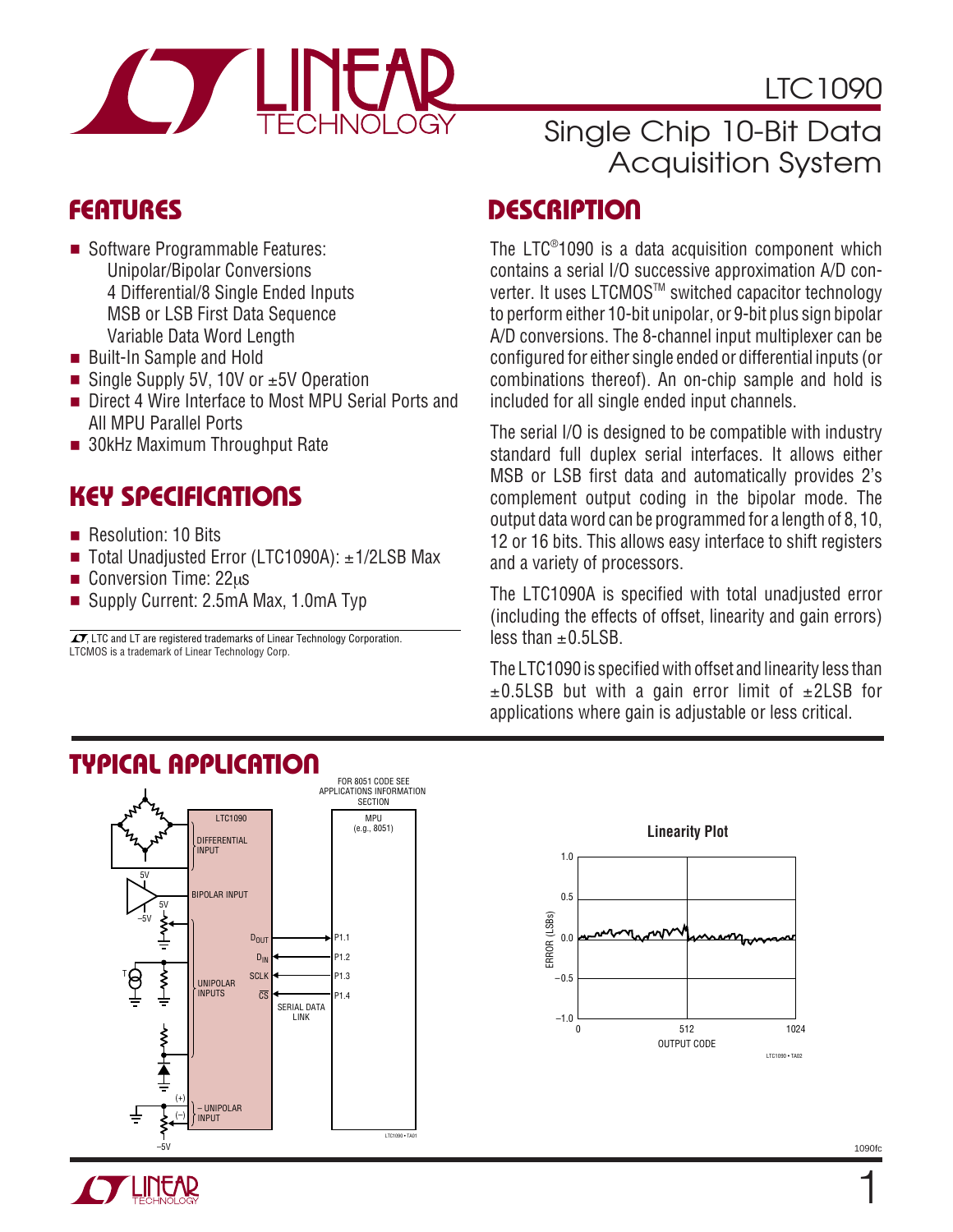# **ABSOLUTE MAXIMUM RATINGS**

#### **(Notes 1 and 2)**

| Voltage:                                      |
|-----------------------------------------------|
| Analog and Reference                          |
|                                               |
|                                               |
|                                               |
|                                               |
| <b>Operating Temperature Range</b>            |
| LTC1090AC/LTC1090C -40°C to 85°C              |
| LTC1090AM/LTC1090M (OBSOLETE)  -55°C to 125°C |
|                                               |
| Lead Temperature (Soldering, 10 sec) 300°C    |

# **PACKAGE/ORDER INFORMATION**



Consult LTC Marketing for parts specified with wider operating temperature ranges.

### **RECOMMENDED OPERATING CONDITIONS**

|                                                    |                                                              |                                                                             |                        | LTC1090/LTC1090A  |                       |
|----------------------------------------------------|--------------------------------------------------------------|-----------------------------------------------------------------------------|------------------------|-------------------|-----------------------|
| <b>SYMBOL</b>                                      | <b>PARAMETER</b>                                             | <b>CONDITIONS</b>                                                           | MIN                    | <b>MAX</b>        | <b>UNITS</b>          |
| $V_{CC}$                                           | Positive Supply Voltage                                      | $V^- = 0V$                                                                  | 4.5                    | 10                | V                     |
| $V^-$                                              | <b>Negative Supply Voltage</b>                               | $V_{CC} = 5V$                                                               | $-5.5$                 | 0                 | $\vee$                |
| f <sub>SCLK</sub>                                  | Shift Clock Frequency                                        | $V_{CC} = 5V$                                                               | $\mathbf{0}$           | 1.0               | <b>MHz</b>            |
| <b>TACLK</b>                                       | A/D Clock Frequency                                          | $V_{\text{CC}} = 5V$<br>$25^{\circ}$ C<br>$85^{\circ}$ C<br>$125^{\circ}$ C | 0.01<br>0.05<br>0.25   | 2.0<br>2.0<br>2.0 | <b>MHz</b>            |
| $t_{\text{CYC}}$                                   | <b>Total Cycle Time</b>                                      | See Operating Sequence                                                      | 10 SCLK $+$<br>48 ACLK |                   | Cycles                |
| $t_{h\overline{CS}}$                               | Hold Time, CS Low After Last SCLK↓                           | $V_{\text{CC}} = 5V$                                                        | $\Omega$               |                   | ns                    |
| $t_{hDI}$                                          | Hold Time, D <sub>IN</sub> After SCLK <sup>1</sup>           | $V_{CC} = 5V$                                                               | 150                    |                   | ns                    |
| $t_{\text{su}\overline{\text{CS}}}$                | Setup Time CS↓ Before Clocking in First Address Bit (Note 9) | $V_{CC} = 5V$                                                               | 2 ACLK Cycles<br>1 us  |                   |                       |
| $t_{\scriptstyle\text{S}\text{U}\text{D}\text{I}}$ | Setup Time, D <sub>IN</sub> Stable Before SCLK <sup>1</sup>  | $V_{CC} = 5V$                                                               | 400                    |                   | ns                    |
| t <sub>WHACLK</sub>                                | <b>ACLK High Time</b>                                        | $V_{CC} = 5V$                                                               | 127                    |                   | ns                    |
| t <sub>WLACLK</sub>                                | <b>ACLK Low Time</b>                                         | $V_{\text{CC}} = 5V$                                                        | 200                    |                   | ns                    |
| $t_{WH\overline{\text{CS}}}$                       | CS High Time During Conversion                               | $V_{CC} = 5V$                                                               | 44                     |                   | <b>ACLK</b><br>Cycles |

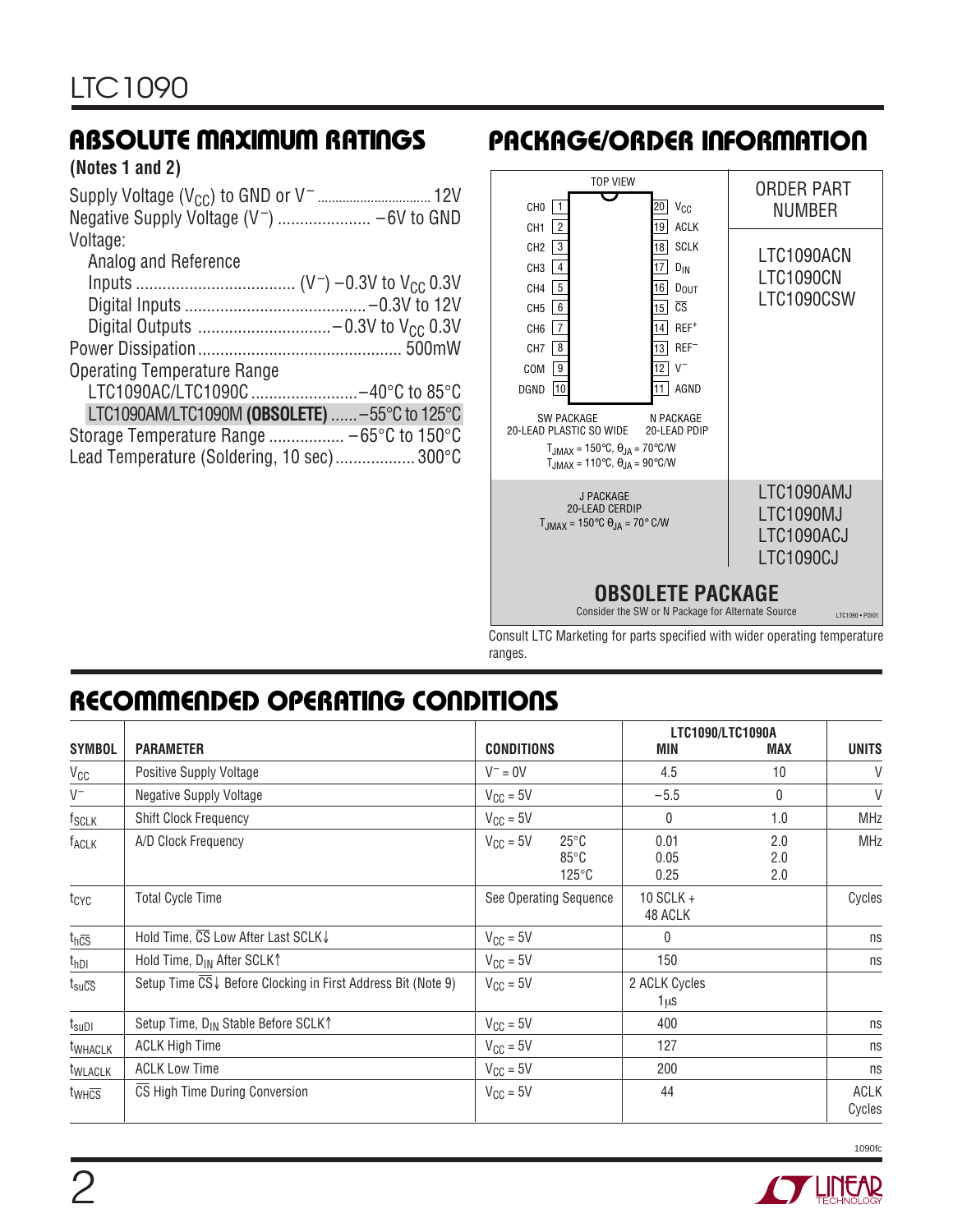### **CONVERTER AND MULTIPLEXER CHARACTERISTICS** The **•** denotes specifications which

**apply over the full operating temperature range, otherwise specifications are TA = 25**°**C. (Note 3)**

| <b>PARAMETER</b>                        | <b>CONDITIONS</b>                       |           | MIN                               | <b>LTC1090A</b><br><b>TYP</b> | <b>MAX</b> | MIN | <b>LTC1090</b><br><b>TYP</b> | <b>MAX</b> | <b>UNITS</b> |
|-----------------------------------------|-----------------------------------------|-----------|-----------------------------------|-------------------------------|------------|-----|------------------------------|------------|--------------|
| Offset Error                            | (Note 4)                                | ●         |                                   |                               | ±0.5       |     |                              | ±0.5       | LSB          |
| <b>Linearity Error</b>                  | (Notes 4 and 5)                         | ●         |                                   |                               | ±0.5       |     |                              | ±0.5       | <b>LSB</b>   |
| Gain Error                              | (Note 4)                                | O         |                                   |                               | ±1.0       |     |                              | ±2.0       | <b>LSB</b>   |
| <b>Total Unadjusted Error</b>           | $V_{RFF} = 5.000V$<br>(Notes 4 and 6)   | Q         |                                   |                               | ±1.0       |     |                              |            | LSB          |
| Reference Input Resistance              |                                         |           |                                   | 10                            |            |     | 10                           |            | $k\Omega$    |
| Analog and REF Input Range              | (Note 7)                                |           | $(V^-)$ – 0.05V to $V_{CC}$ 0.05V |                               |            |     | V                            |            |              |
| On Channel Leakage Current<br>(Note 8)  | On Channel = $5V$<br>Off Channel = $0V$ | $\bullet$ |                                   |                               |            |     |                              |            | μA           |
|                                         | On Channel = $0V$<br>Off Channel = $5V$ | 0         |                                   |                               | $-1$       |     |                              | $-1$       | μA           |
| Off Channel Leakage Current<br>(Note 8) | On Channel = $5V$<br>Off Channel = $0V$ | 0         |                                   |                               | $-1$       |     |                              | $-1$       | μA           |
|                                         | On Channel = $0V$<br>Off Channel = $5V$ | ●         |                                   |                               |            |     |                              |            | μA           |

### **AC ELECTRICAL CHARACTERISTICS**

**The** ● **denotes specifications which apply over the full operating**

|  |  | temperature range, otherwise specification are T $_{\mathsf{A}}$ = 25°C. (Note 3) |
|--|--|-----------------------------------------------------------------------------------|
|--|--|-----------------------------------------------------------------------------------|

| <b>SYMBOL</b>      | <b>PARAMETER</b>                                     | <b>CONDITIONS</b>                                                   |   | MIN | LTC1090/LTC1090A<br>TYP | <b>MAX</b> | <b>UNITS</b>       |
|--------------------|------------------------------------------------------|---------------------------------------------------------------------|---|-----|-------------------------|------------|--------------------|
| $t_{\mathsf{ACC}}$ | Delay Time From CS↓ to D <sub>OUT</sub> Data Valid   | (Note 9)                                                            |   |     | 2                       |            | <b>ACLK Cycles</b> |
| t <sub>SMPL</sub>  | Analog Input Sample Time                             | See Operating Sequence                                              |   |     | 5                       |            | <b>SCLK Cycles</b> |
| t <sub>conv</sub>  | <b>Conversion Time</b>                               | See Operating Sequence                                              |   |     | 44                      |            | <b>ACLK Cycles</b> |
| $t_{dDO}$          | Delay Time, SCLK↓ to D <sub>OUT</sub> Data Valid     | See Test Circuits                                                   |   |     | 250                     | 450        | ns                 |
| $t_{dis}$          | Delay Time, CS <sup>↑</sup> to D <sub>OUT</sub> Hi-Z | See Test Circuits                                                   |   | 140 | 300                     | ns         | ns                 |
| $t_{en}$           | Delay Time, 2nd CLK↓ to D <sub>OUT</sub> Enabled     | See Test Circuits                                                   | 0 | 150 | 400                     | ns         | ns                 |
| t <sub>hDO</sub>   | Time Output Data Remains Valid After SCLK↓           |                                                                     |   |     | 50                      |            | ns                 |
| t <sub>f</sub>     | $D_{OIII}$ Fall Time                                 | See Test Circuits                                                   |   | 90  | 300                     | ns         | ns                 |
| $t_{r}$            | $D_{OIII}$ Rise Time                                 | See Test Circuits                                                   |   | 60  | 300                     | ns         | ns                 |
| $C_{IN}$           | Input Capacitance                                    | On Channel<br>Analog Inputs<br><b>Off Channel</b><br>Digital Inputs |   |     | 65<br>5                 |            | рF<br>рF<br>рF     |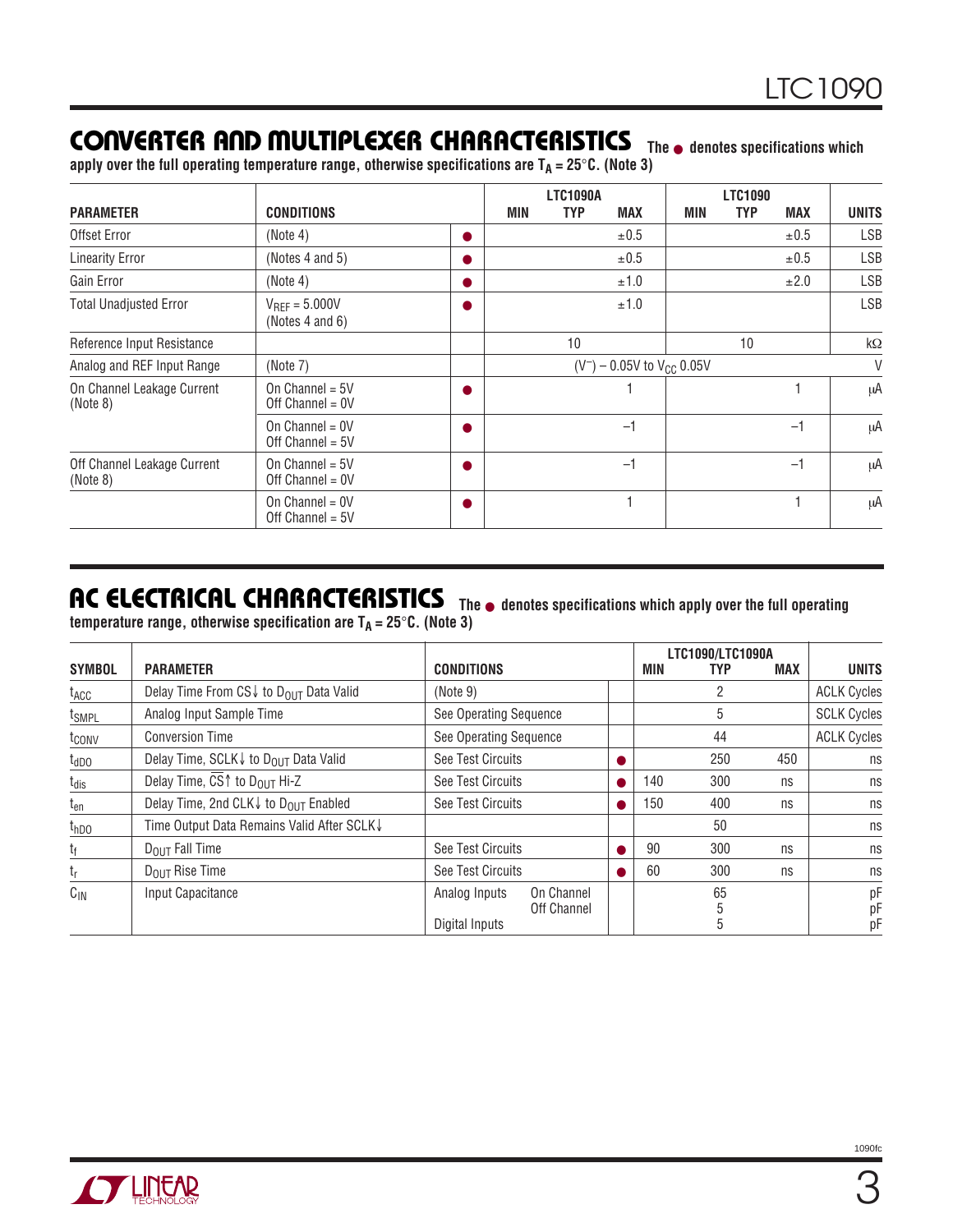### **DIGITAL A D DC ELECTRICAL CHARACTERISTICS U**

**The** ● **denotes specifications which apply**

**over the full operating temperature range, otherwise specification are**  $T_A = 25^\circ \text{C}$ **. (Note 3)** 

|                 |                                 |                                                                             |           |            | LTC1090/LTC1090A |            |              |
|-----------------|---------------------------------|-----------------------------------------------------------------------------|-----------|------------|------------------|------------|--------------|
| <b>SYMBOL</b>   | <b>PARAMETER</b>                | <b>CONDITIONS</b>                                                           |           | <b>MIN</b> | <b>TYP</b>       | <b>MAX</b> | <b>UNITS</b> |
| V <sub>IH</sub> | High Level Input Voltage        | $V_{\text{CC}} = 5.25V$                                                     | $\bullet$ | 2.0        |                  |            | V            |
| $V_{IL}$        | Low Level Input Voltage         | $V_{\text{CC}} = 4.75V$                                                     |           |            |                  | 0.8        | V            |
| $\frac{1}{1}$   | <b>High Level Input Current</b> | $V_{IN} = V_{CC}$                                                           |           |            |                  | 2.5        | μA           |
| ΙL              | Low Level Input Current         | $V_{IN} = 0V$                                                               |           |            |                  | $-2.5$     | μA           |
| V <sub>OH</sub> | High Level Output Voltage       | $V_{CC} = 4.75V$ , $I_0 = 10 \mu A$<br>$V_{CC} = 4.75V$ , $I_0 = 360 \mu A$ |           | 2.4        | 4.7<br>4.0       |            | V<br>V       |
| $V_{OL}$        | Low Level Output Voltage        | $V_{CC} = 4.75V$ , $I_0 = 1.6mA$                                            |           |            |                  | 0.4        | V            |
| $I_{OZ}$        | Hi-Z Output Leakage             | $V_{OUT} = V_{CC}$ , $\overline{CS}$ High<br>$V_{OUIT} = 0V$ , CS High      |           |            |                  | 3<br>$-3$  | μA<br>μA     |
| <b>I</b> SOURCE | <b>Output Source Current</b>    | $V_{OUT} = 0V$                                                              |           |            | $-10$            |            | mA           |
| <b>ISINK</b>    | <b>Output Sink Current</b>      | $V_{\text{OUT}} = V_{\text{CC}}$                                            |           |            | 10               |            | mA           |
| $I_{\rm CC}$    | Positive Supply Current         | CS High, REF <sup>+</sup> Open                                              | Œ         |            | 1.0              | 2.5        | mA           |
| $I_{REF}$       | Reference Current               | $V_{RFF} = 5V$                                                              |           |            | 0.5              | 1.0        | mA           |
| $\mathsf{I}^-$  | <b>Negative Supply Current</b>  | $\overline{\text{CS}}$ High, $V^-$ = $-5V$                                  |           |            |                  | 50         | μA           |

**Note 1:** Absolute Maximum Ratings are those values beyond which the life of a device may be impaired.

**Note 2:** All voltage values are with respect to ground with DGND, AGND and REF– wired together (unless otherwise noted).

**Note 3:**  $V_{CC}$  = 5V,  $V_{REF}$  + = 5V,  $V_{REF}$  – = 0V,  $V^-$  = 0V for unipolar mode and –5V for bipolar mode, ACLK = 2.0MHz, SCLK = 0.5MHz unless otherwise specified.

**Note 4:** These specs apply for both unipolar and bipolar modes. In bipolar mode, one LSB is equal to the bipolar input span  $(2V_{REF})$  divided by 1024. For example, when  $V_{REF} = 5V$ , 1LSB (bipolar) =  $2(5V)/1024 = 9.77mV$ .

**Note 5:** Linearity error is specified between the actual end points of the A/D transfer curve.

**Note 6:** Total unadjusted error includes offset, gain, linearity, multiplexer and hold step errors.

**Note 7:** Two on-chip diodes are tied to each reference and analog input which will conduct for reference or analog input voltages one diode drop below  $V^-$  or one diode drop above  $V_{CC}$ . Be careful during testing at low  $V_{CC}$  levels (4.5V), as high level reference or analog inputs (5V) can cause this input diode to conduct, especially at elevated temperatures, and cause errors for inputs near full-scale. This spec allows 50mV forward bias of either diode. This means that as long as the reference or analog input does not exceed the supply voltage by more than 50mV, the output code will be correct. To achieve an absolute 0V to 5V input voltage range will therefore require a minimum supply voltage of 4.950V over initial tolerance, temperature variations and loading.

**Note 8:** Channel leakage current is measured after the channel selection. **Note 9:** To minimize errors caused by noise at the chip select input, the internal circuitry waits for two ACLK falling edges after a chip select falling edge is detected before responding to control input signals. Therefore, no attempt should be made to clock an address in or data out until the minimum chip select setup time has elapsed.

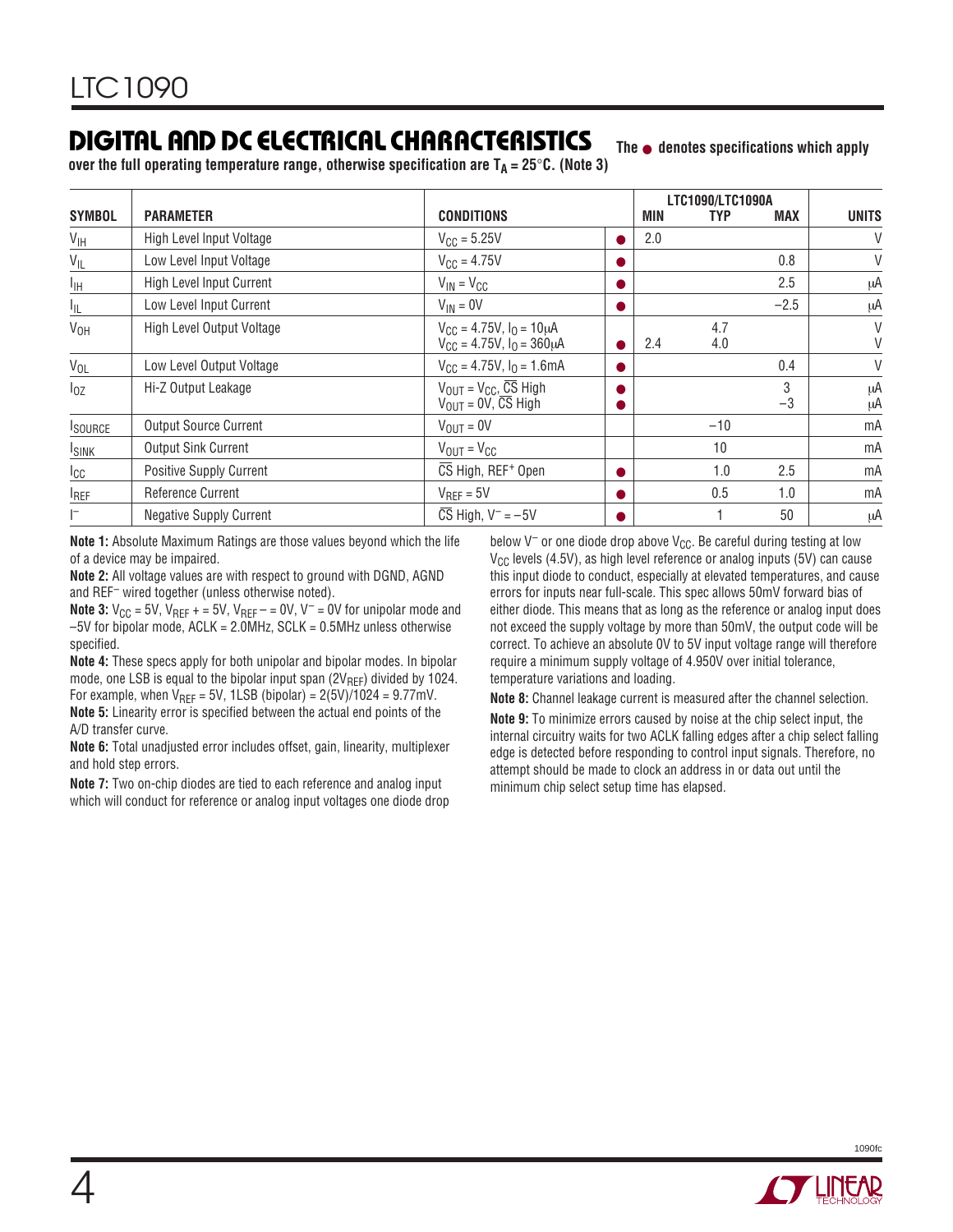### **TEST CIRCUITS**



#### On and Off Channel Leakage Current **Voltage Waveforms for D<sub>OUT</sub> Delay Time**, t<sub>dDO</sub>



### Voltage Waveforms for D<sub>OUT</sub> Rise and Fall Times,  $t_r$ ,  $t_f$



LTC1090 • TC02

#### **Voltage Waveforms for t<sub>en</sub> and t<sub>dis</sub>**



NOTE 1: WAVEFORM 1 IS FOR AN OUTPUT WITH INTERNAL CONDITIONS SUCH THAT THE OUTPUT IS HIGH UNLESS DISABLED BY THE OUTPUT CONTROL

NOTE 2: WAVEFORM 2 IS FOR AN OUTPUT WITH INTERNAL CONDITIONS SUCH THAT THE OUTPUT IS LOW UNLESS DISABLED BY THE OUTPUT CONTROL LTC1090 • TC03



Load Circuit for t<sub>dis</sub> and t<sub>en</sub> *Load Circuit for t<sub>dDO</sub>*, t<sub>r</sub>, and t<sub>f</sub>



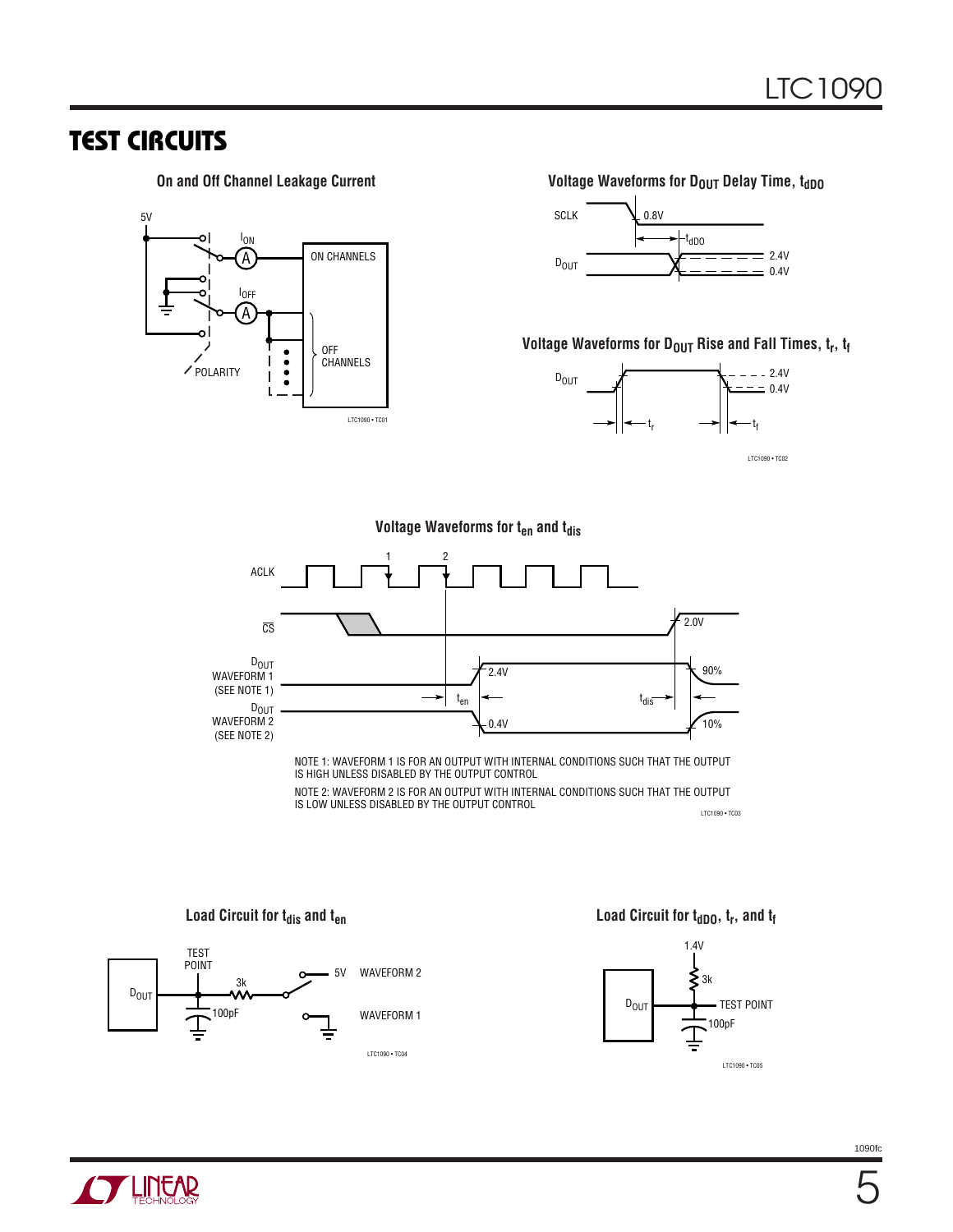# **PIN FUNCTIONS**

|         | PIN                                 | <b>FUNCTION</b>          | <b>DESCRIPTION</b>                                                                           |
|---------|-------------------------------------|--------------------------|----------------------------------------------------------------------------------------------|
| $1 - 8$ | CHO to CH7                          | Analog Inputs            | The analog inputs must be free of noise with respect to AGND.                                |
| 9       | COM                                 | Common                   | The common pin defines the zero reference point for all single ended inputs. It must be free |
|         |                                     |                          | of noise and is usually tied to the analog ground plane.                                     |
| 10      | <b>DGND</b>                         | Digital Ground           | This is the ground for the internal logic. Tie to the ground plane.                          |
| 11      | AGND                                | Analog Ground            | AGND should be tied directly to the analog ground plane.                                     |
| 12      | $V^-$                               | <b>Negative Supply</b>   | Tie $V^-$ to most negative potential in the circuit. (Ground in single supply applications.) |
| 13,14   | REF <sup>-</sup> , REF <sup>+</sup> | Reference Inputs         | The reference inputs must be kept free of noise with respect to AGND.                        |
| 15      | $c\overline{s}$                     | <b>Chip Select Input</b> | A logic low on this input enables data transfer.                                             |
| 16      | $D_{OUT}$                           | Digital Data Output      | The A/D conversion result is shifted out of this output.                                     |
| 17      | $D_{IN}$                            | Data Input               | The A/D configuration word is shifted into this input.                                       |
| 18      | <b>SCLK</b>                         | <b>Shift Clock</b>       | This clock synchronizes the serial data transfer.                                            |
| 19      | ACLK                                | A/D Conversion Clock     | This clock controls the A/D conversion process.                                              |
| 20      | $V_{CC}$                            | Positive Supply          | This supply must be kept free of noise and ripple by bypassing directly to the analog ground |
|         |                                     |                          | plane.                                                                                       |

# **BLOCK DIAGRAM**



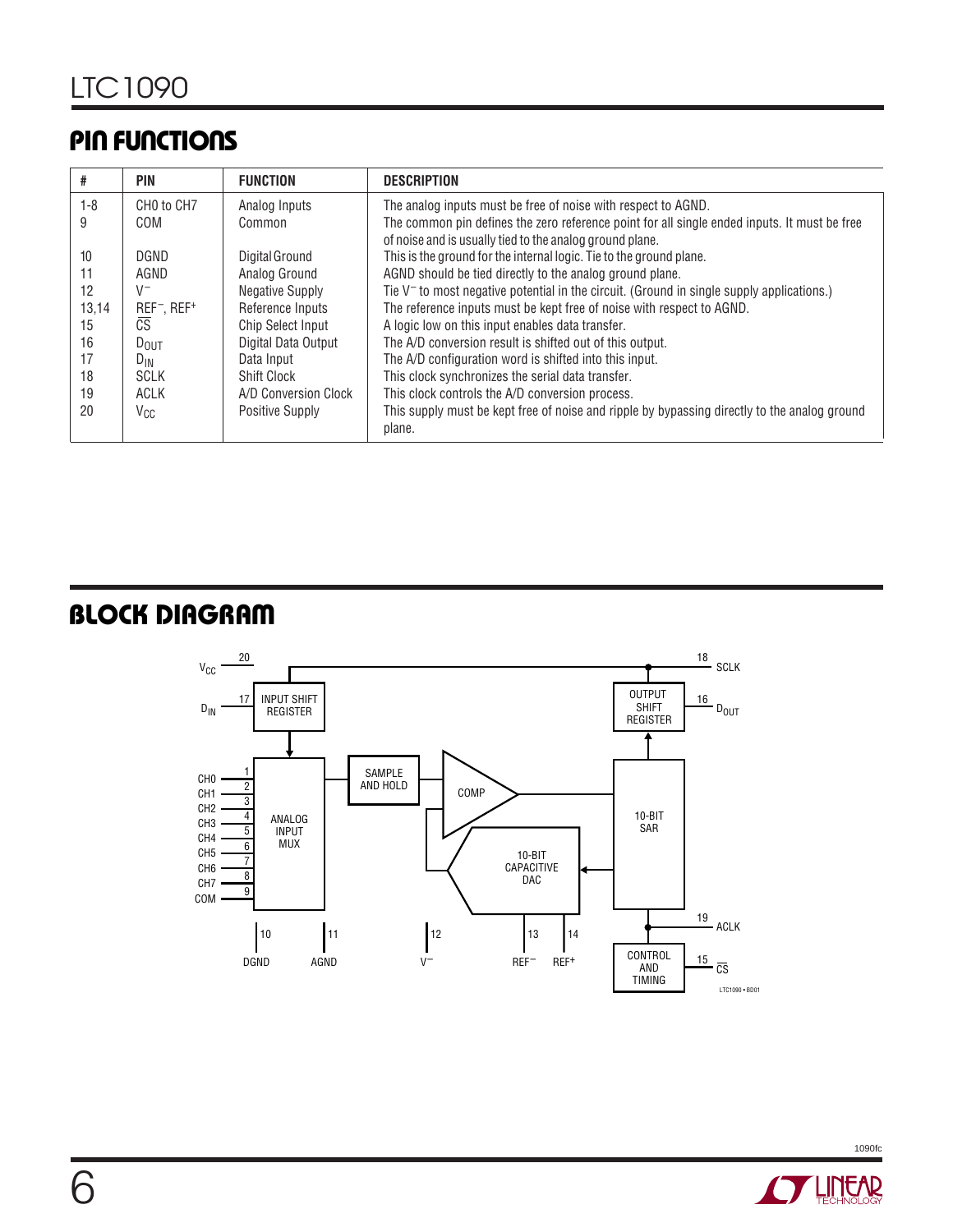### **TYPICAL PERFORMANCE CHARACTERISTICS**





7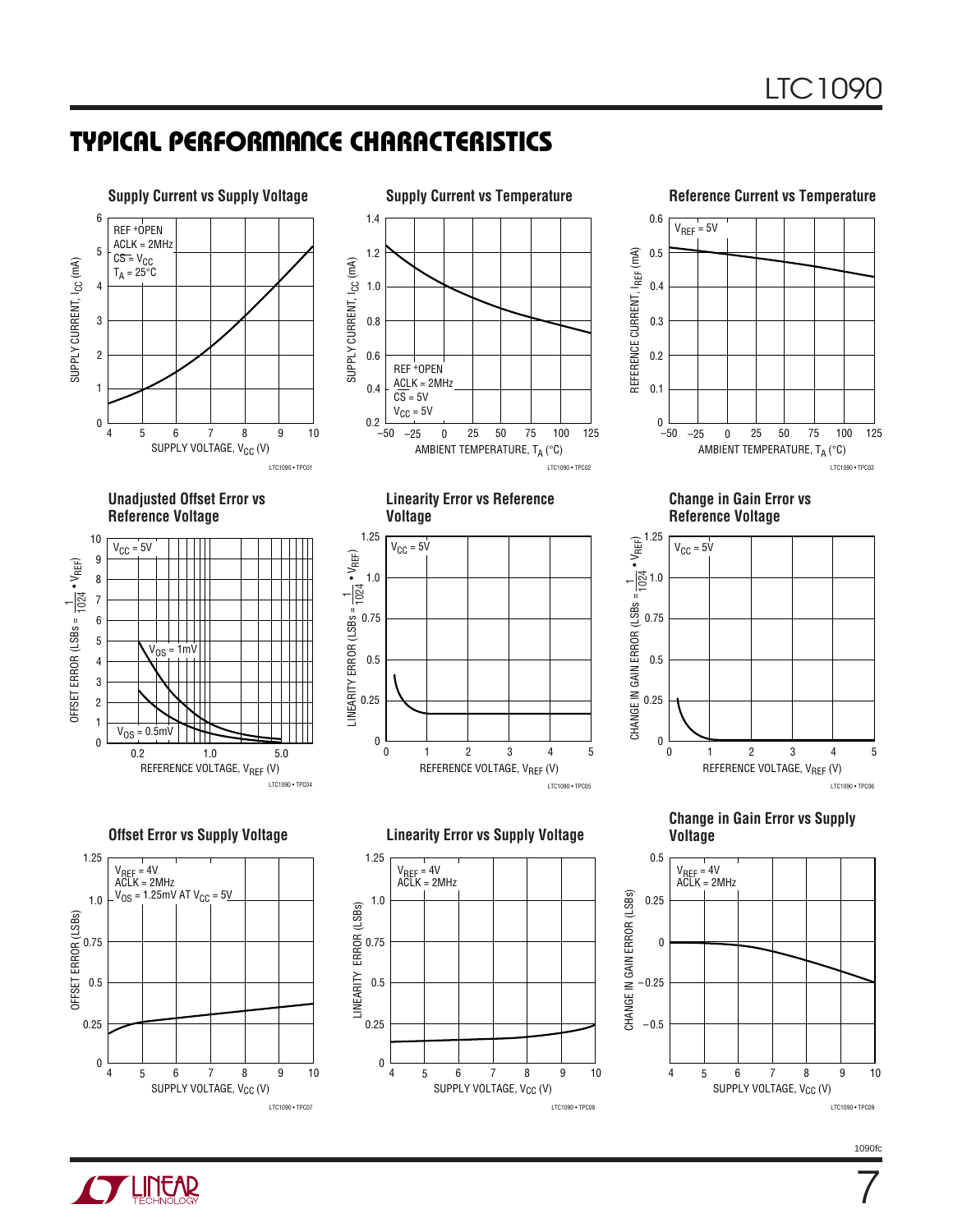# **TYPICAL PERFORMANCE CHARACTERISTICS**



\*MAXIMUM ACLK FREQUENCY REPRESENTS THE ACLK FREQUENCY AT WHICH A 0.1LSB SHIFT IN THE ERROR AT ANY CODE TRANSITION FROM ITS 2MHz VALVE IS FIRST DETECTED.

.<br>1090fc \*\*MAXIMUM RFILTER REPRESENTS THE FILTER RESISTOR VALVE AT WHICH A 0.1LSB SHIFT CHANGE IN FULL SCALE ERROR FROM ITS VALUE AT RFILTER = 0 IS FIRST DETECTED.



8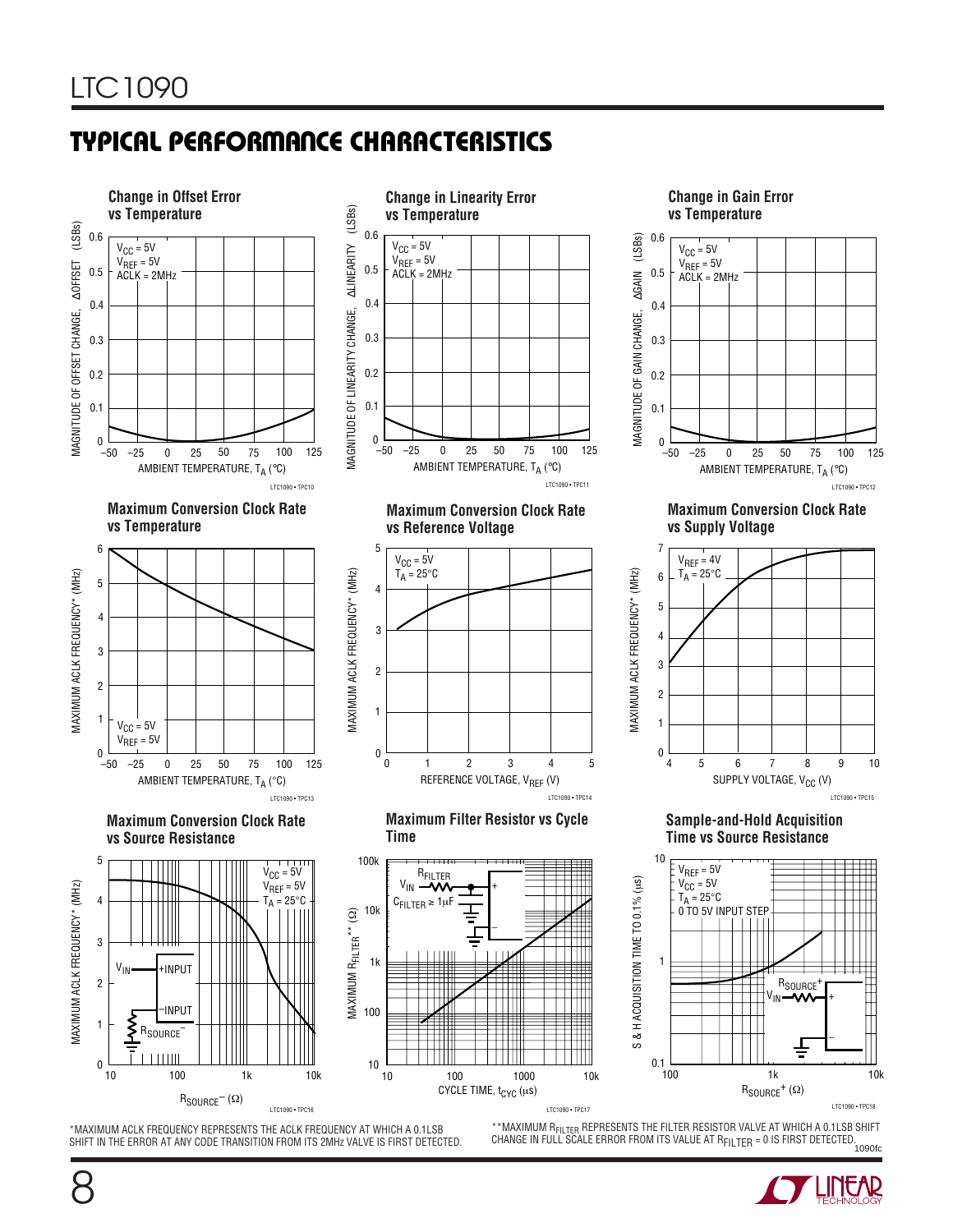# **TYPICAL PERFORMANCE CHARACTERISTICS**



# **APPLICATIONS INFORMATION**

The LTC1090 is a data acquisition component which contains the following functional blocks:

- 1. 10-bit successive approximation capacitive A/D converter
- 2. Analog multiplexer (MUX)
- 3. Sample and hold (S/H)
- 4. Synchronous, full duplex serial interface
- 5. Control and timing logic

### **DIGITAL CONSIDERATIONS**

#### **1. Serial Interface**

The LTC1090 communicates with microprocessors and other external circuitry via a synchronous, full duplex, four wire serial interface (see Operating Sequence). The shift clock (SCLK) synchronizes the data transfer with each bit being transmitted on the falling SCLK edge and captured on the rising SCLK edge in both transmitting and receiving systems. The data is transmitted and received simultaneously (full duplex).





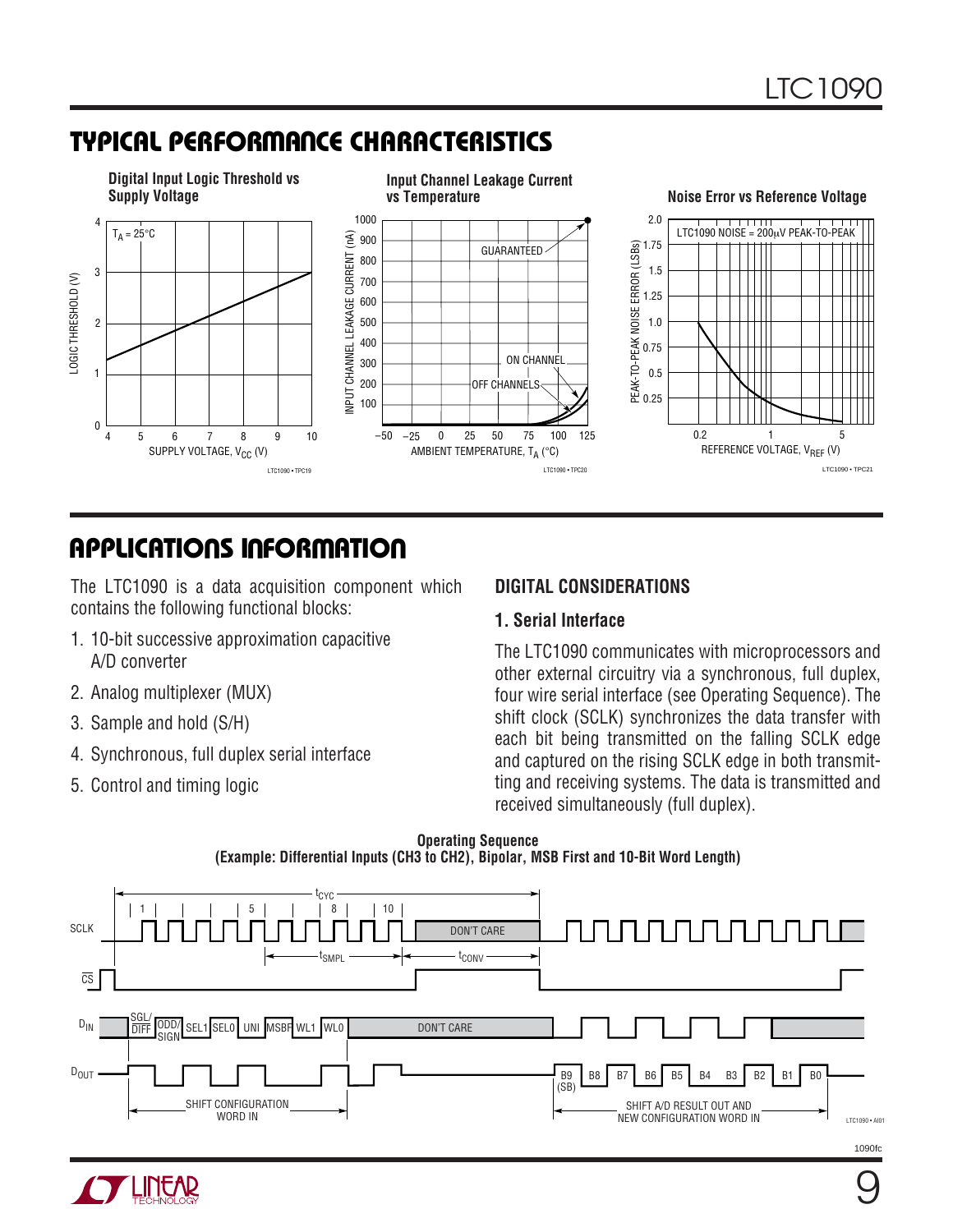Data transfer is initiated by a falling chip select  $(\overline{CS})$  signal. After the falling  $\overline{CS}$  is recognized, an 8-bit input word is shifted into the  $D_{IN}$  input which configures the LTC1090 for the next conversion. Simultaneously, the result of the previous conversion is output on the  $D_{OUT}$  line. At the end of the data exchange the requested conversion begins and CS should be brought high. After  $t_{\text{CONV}}$ , the conversion is complete and the results will be available on the next data transfer cycle. As shown below, the result of a conversion is delayed by one  $\overline{\text{CS}}$  cycle from the input word requesting it.



### **2. Input Data Word**

The LTC1090 8-bit input data word is clocked into the  $D_{IN}$ input on the first eight rising SCLK edges after chip select is recognized. Further inputs on the  $D_{IN}$  pin are then ignored until the next  $\overline{\text{CS}}$  cycle. The eight bits of the input word are defined as follows:



### **Multiplexer (MLIX) Address**

The first four bits of the input word assign the MUX configuration for the requested conversion. For a given channel selection, the converter will measure the voltage between the two channels indicated by the  $+$  and  $-$  signs in the selected row of Table 1. Note that in differential mode (SGL/ $\overline{DIF}$  = 0) measurements are limited to four adjacent input pairs with either polarity. In single ended mode, all input channels are measured with respect to COM. Figure 1 shows some examples of multiplexer assignments.

#### **Table 1. Multiplexer Channel Selection**

|                     | <b>MUX ADDRESS</b> |   |                    |        | DIFFERENTIAL CHANNEL SELECTION |                |           |           |           |           |           |
|---------------------|--------------------|---|--------------------|--------|--------------------------------|----------------|-----------|-----------|-----------|-----------|-----------|
| SGL/<br><b>DIFF</b> | <b>ODD</b><br>SIGN |   | <b>SELECT</b><br>0 | 0      | 1                              | $\overline{c}$ | 3         | 4         | 5         | 6         | 7         |
| 0                   | 0                  | 0 | 0                  | $^{+}$ |                                |                |           |           |           |           |           |
| 0                   | 0                  | O |                    |        |                                | $\ddot{}$      |           |           |           |           |           |
| 0                   | 0                  |   | 0                  |        |                                |                |           | $\ddot{}$ |           |           |           |
| $\Omega$            | 0                  |   |                    |        |                                |                |           |           |           | $\ddot{}$ |           |
| 0                   |                    | O | 0                  |        | $\ddot{}$                      |                |           |           |           |           |           |
| 0                   |                    | O |                    |        |                                |                | $\ddot{}$ |           |           |           |           |
| $\Omega$            |                    |   | 0                  |        |                                |                |           |           | $\ddot{}$ |           |           |
| O                   |                    |   |                    |        |                                |                |           |           |           |           | $\ddot{}$ |

|                     | <b>MUX ADDRESS</b>  |   |                    |     |           | SINGLE ENDED CHANNEL SELECTION |           |           |           |           |           |            |
|---------------------|---------------------|---|--------------------|-----|-----------|--------------------------------|-----------|-----------|-----------|-----------|-----------|------------|
| SGL/<br><b>DIFF</b> | ODD/<br><b>SIGN</b> |   | <b>SELECT</b><br>0 | 0   | 1         | 2                              | 3         | 4         | 5         | 6         | 7         | <b>COM</b> |
|                     | 0                   | U | 0                  | $+$ |           |                                |           |           |           |           |           |            |
|                     | 0                   | 0 |                    |     |           | $\ddot{}$                      |           |           |           |           |           |            |
|                     | 0                   |   | 0                  |     |           |                                |           | $\ddot{}$ |           |           |           |            |
|                     | 0                   |   |                    |     |           |                                |           |           |           | $\ddot{}$ |           |            |
|                     |                     | 0 | 0                  |     | $\ddot{}$ |                                |           |           |           |           |           |            |
|                     |                     | 0 |                    |     |           |                                | $\ddot{}$ |           |           |           |           |            |
|                     |                     |   | 0                  |     |           |                                |           |           | $\ddot{}$ |           |           |            |
|                     |                     |   |                    |     |           |                                |           |           |           |           | $\ddot{}$ |            |

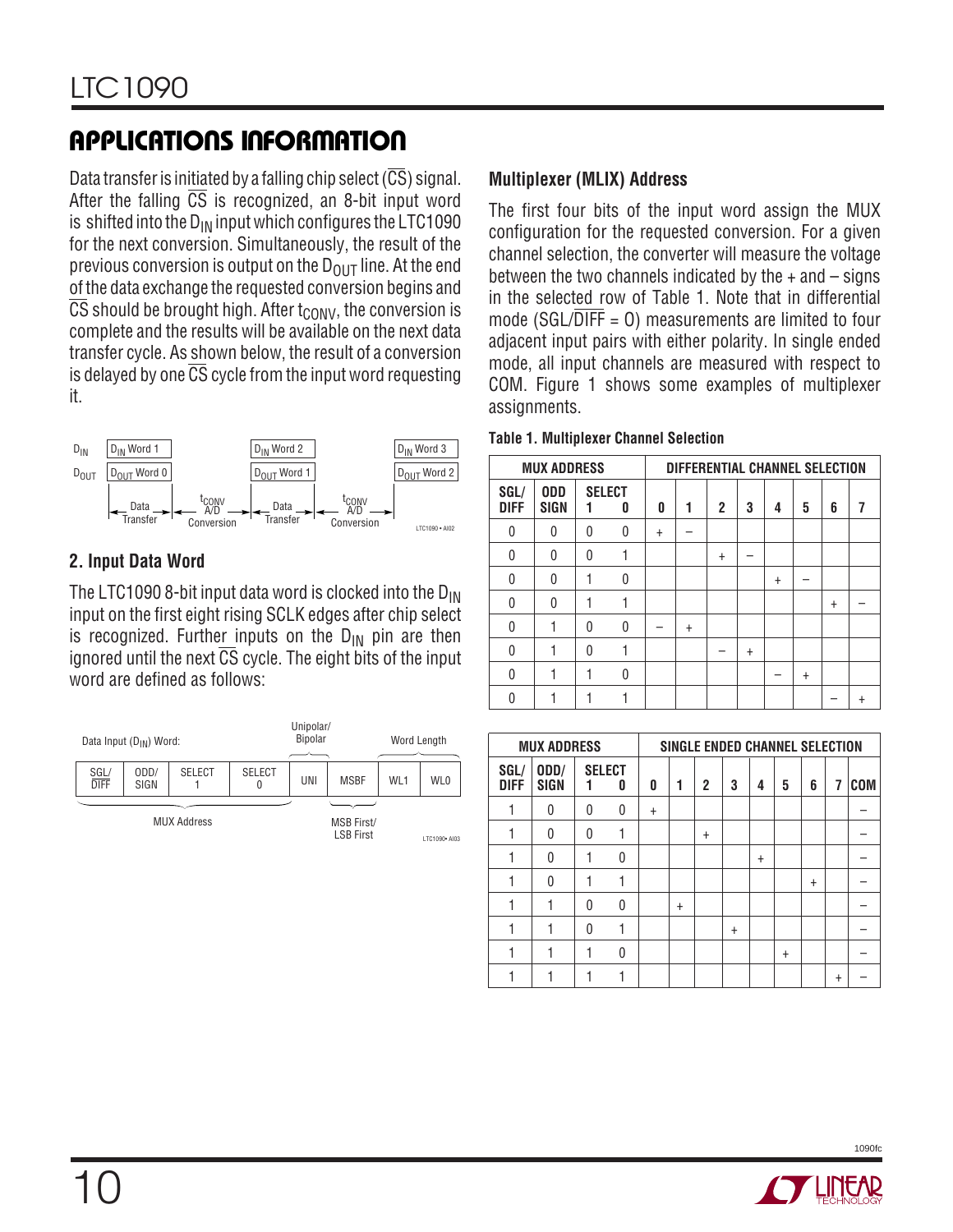

#### **Unipolar/Bipolar (UNI)**

The fifth input bit (UNI) determines whether the conversion will be unipolar or bipolar. When UNI is a logical one, a unipolar conversion will be performed on the selected

input voltage. When UNI is a logical zero, a bipolar conversion will result. The input span and code assignment for each conversion type are shown in the figures below.



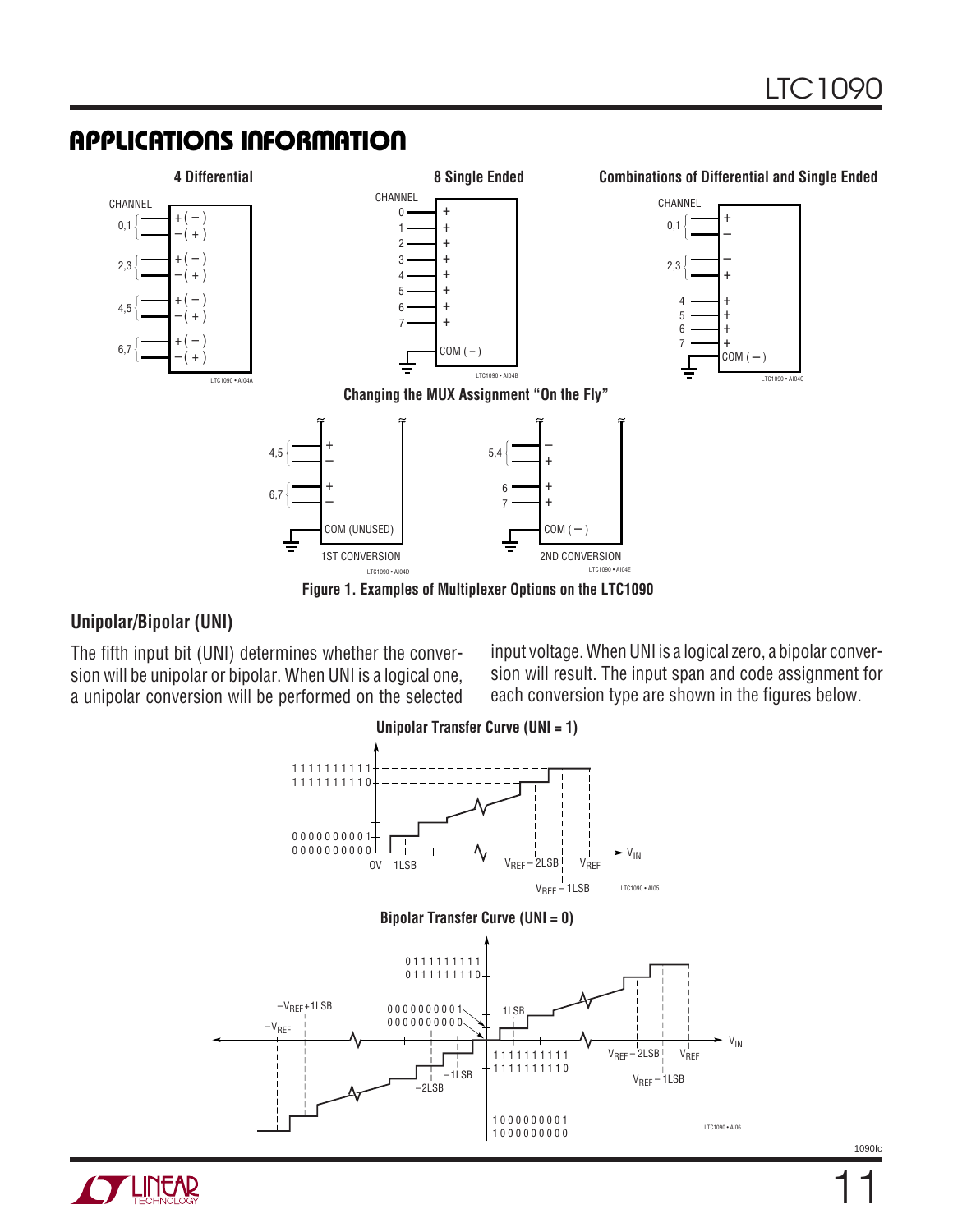**Unipolar Output Code (UNI = 1)**

| <b>OUTPUT CODE</b>       | <b>INPUT VOLTAGE</b>                 | <b>INPUT VOLTAGE</b><br>$(V_{REF} = 5V)$ |
|--------------------------|--------------------------------------|------------------------------------------|
| 1111111111<br>1111111110 | $V_{REF}$ – 1LSB<br>$V_{REF}$ – 2LSB | 4.9951V<br>4.9902V                       |
|                          |                                      |                                          |
|                          |                                      |                                          |
| 0000000001               | 1LSB                                 | 0.0049V                                  |
| 0000000000               | ٥V                                   |                                          |

#### **Bipolar Output Code (UNI = 0)**

| <b>OUTPUT CODE</b>       | <b>INPUT VOLTAGE</b>                         | <b>INPUT VOLTAGE</b><br>$(V_{RFF} = 5V)$ |
|--------------------------|----------------------------------------------|------------------------------------------|
| 0111111111<br>0111111110 | $V_{RFF}$ – 1 LSB<br>$V_{\text{RFF}} - 2LSB$ | 4.9902V<br>4.9805V                       |
|                          |                                              |                                          |
|                          |                                              |                                          |
|                          |                                              |                                          |
| 0000000001               | 1LSB                                         | 0.0098V                                  |
| 0000000000               | 0V                                           | 0V                                       |
| 1111111111               | $-1LSB$                                      | $-0.0098V$                               |
| 1111111110               | $-2LSB$                                      | $-0.0195V$                               |
|                          |                                              |                                          |
|                          |                                              |                                          |
|                          |                                              |                                          |
| 1000000001               | $-(V_{REF}) + 1LSB$                          | $-4.9902V$                               |
| 1000000000               | $-(V_{REF})$                                 | $-5.000V$                                |

#### **MSB First/LSB First Format (MSBF)**

The output data of the LTC1090 is programmed for MSB first or LSB first sequence using the MSBF bit. For MSB first output data the input word clocked to the LTC1090 should always contain a logical one in the sixth bit location (MSBF bit). Likewise for LSB first output data, the input word clocked to the LTC1090 should always contain a zero in the MSBF bit location. The MSBF bit in a given  $D_{IN}$  word will control the order of the next  $D_{\text{OUT}}$  word. The MSBF bit affects only the order of the output data word. The order of the input word is unaffected by this bit.

| <b>MSBF</b> | <b>OUTPUT FORMAT</b> |
|-------------|----------------------|
|             | <b>LSB First</b>     |
|             | <b>MSB First</b>     |

#### **Word Length (WL1, WL0)**

The last two bits of the input word (WL1 and WL0) program the output data word length of the LTC1090. Word lengths of 8, 10, 12 or 16 bits can be selected according to the following table. The WL1 and WL0 bits in a given  $D_{IN}$  word

control the length of the present, not the next,  $D_{\text{OUT}}$  word. **WL1 and WL0 are never "don't cares"** and must be set for the correct  $D_{\text{OUT}}$  word length even when a "dummy"  $D_{\text{IN}}$ word is sent. On any transfer cycle, the word length should be made equal to the number of SCLK cycles sent by the MPU.

| WL1 | <b>WLO</b> | <b>OUTPUT WORD LENGTH</b> |
|-----|------------|---------------------------|
|     |            | 8 Bits                    |
|     |            | 10 Bits                   |
|     |            | 12 Bits                   |
|     |            | 16 Bits                   |

Figure 2 shows how the data output ( $D_{OUT}$ ) timing can be controlled with word length selection and MSB/LSB first format selection.

### **3. Deglitcher**

A deglitching circuit has been added to the Chip Select input of the LTC1090 to minimize the effects of errors caused by noise on that input. This circuit ignores changes in state on the CS input that are shorter in duration than 1 ACLK cycle. After a change of state on the  $\overline{CS}$  input, the LTC1090 waits for two falling edges of the ACLK before recognizing a valid chip select. One indication of CS low recognition is the  $D_{\text{OUT}}$  line becoming active (leaving the Hi-Z state). Note that the deglitching applies to both the rising and falling CS edges.



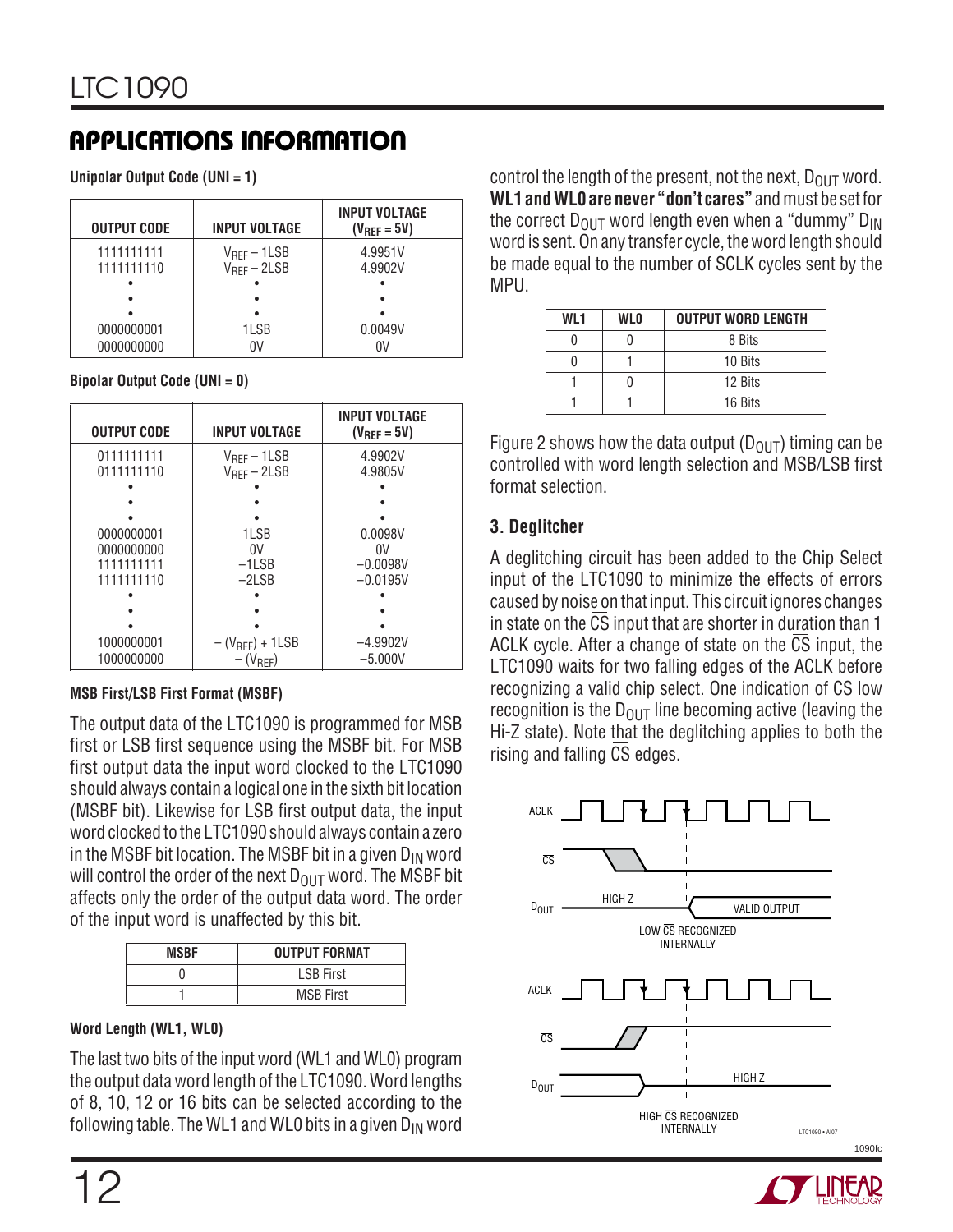**8-Bit Word Length**





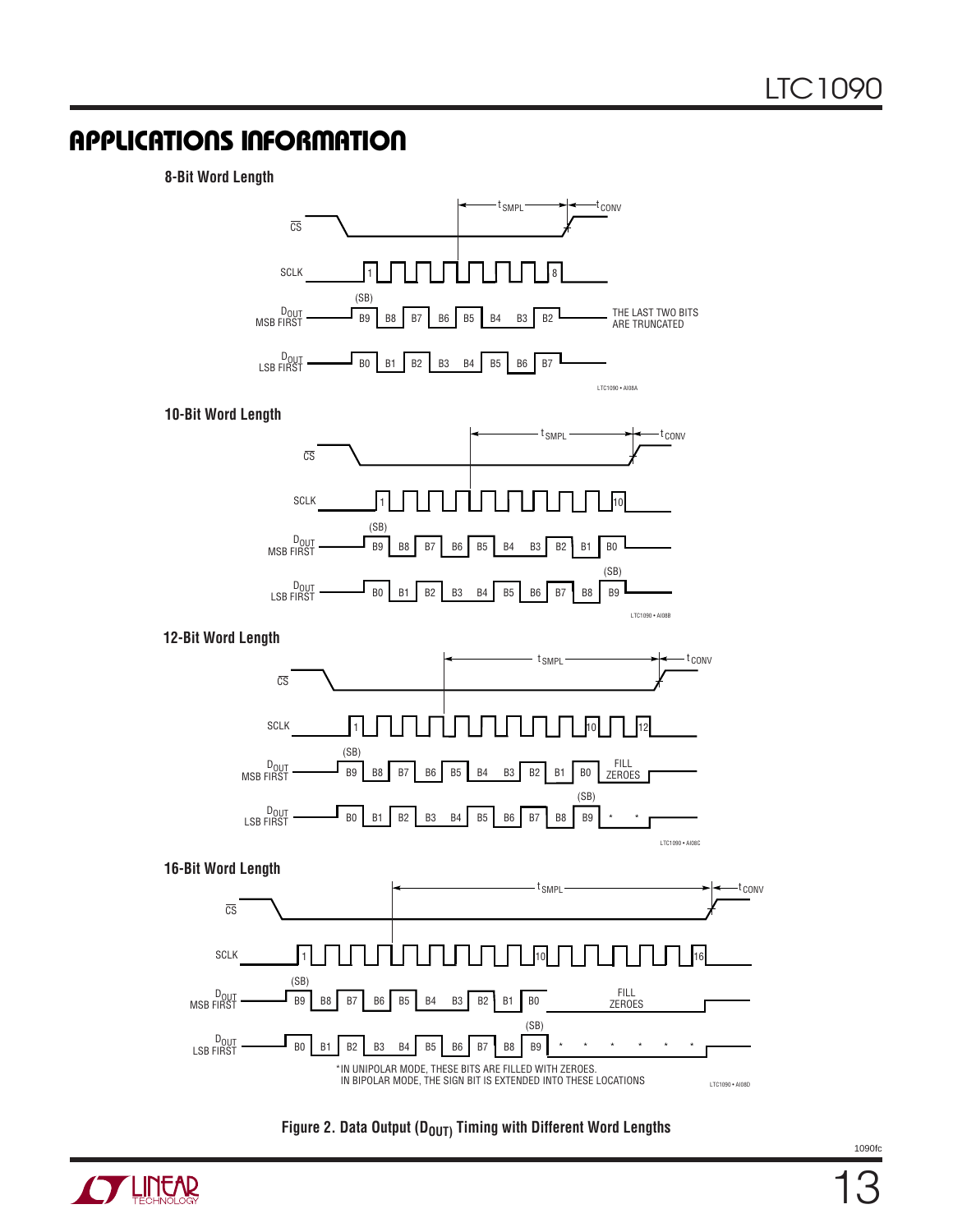### **4. CS Low During Conversion**

In the normal mode of operation,  $\overline{CS}$  is brought high during the conversion time (see Figure 3). The serial port ignores any SCLK activity while  $\overline{CS}$  is high. The LTC1090 will also operate with  $\overline{\text{CS}}$  low during the conversion. In this mode, SCLK must remain low during the conversion as shown in Figure 4. After the conversion is complete, the

 $D_{\text{OUT}}$  line will become active with the first output bit. Then the data transfer can begin as normal.

### **5. Microprocessor Interfaces**

The LTC1090 can interface directly (without external hardware) to most popular microprocessor (MPU) synchronous







**Figure 4. CS Low During Conversion**

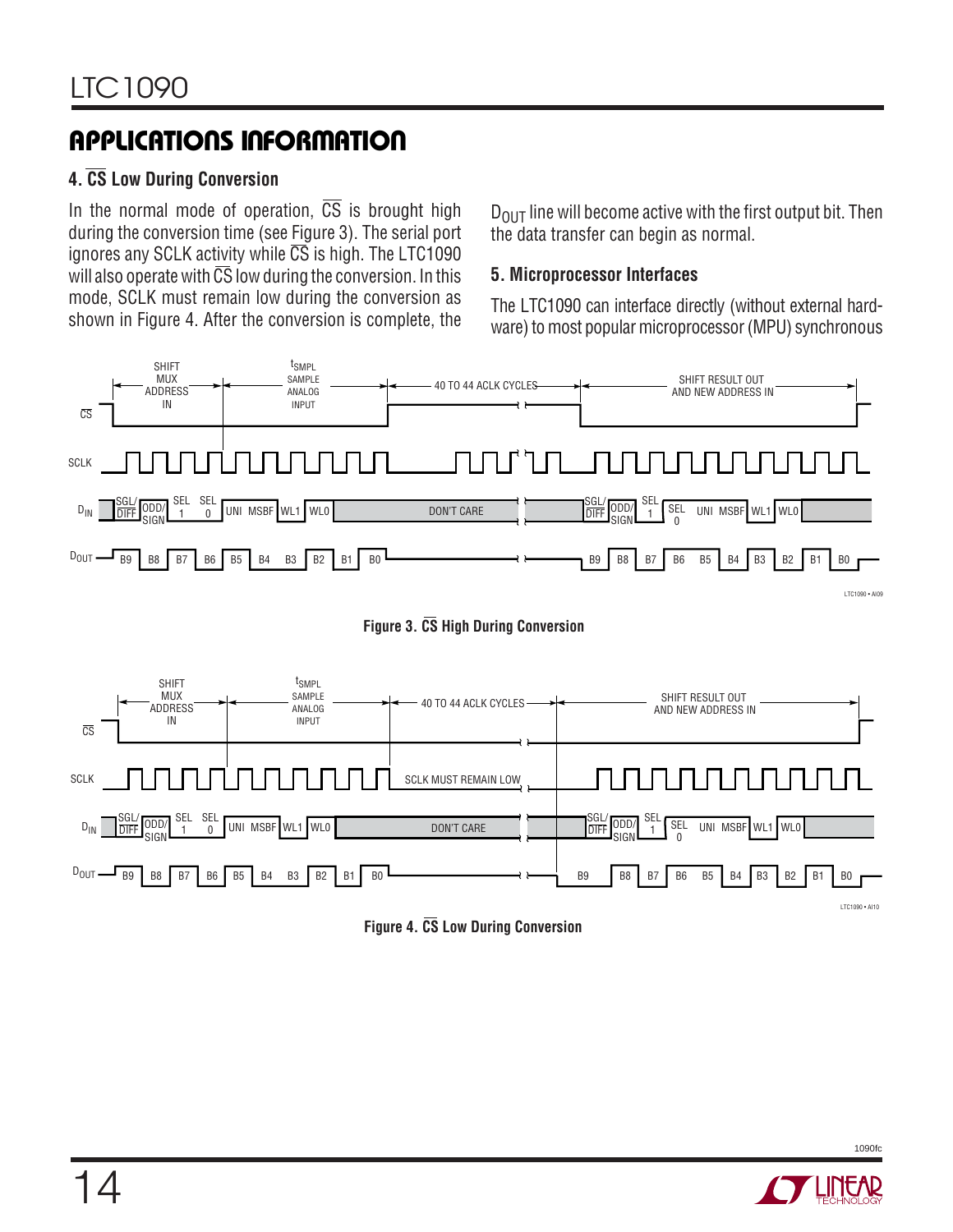serial formats (see Table 2). If an MPU without a serial interface is used, then 4 of the MPU's parallel port lines can be programmed to form the serial link to the LTC1090. Included here are three serial interface examples and one example showing a parallel port programmed to form the serial interface.

| Table 2. Microprocessors with Hardware Serial Interfaces |  |
|----------------------------------------------------------|--|
| Compatible with the LTC1090**                            |  |

| <b>PART NUMBER</b>                                                                               | <b>TYPE OF INTERFACE</b>                                                                                                       |  |  |
|--------------------------------------------------------------------------------------------------|--------------------------------------------------------------------------------------------------------------------------------|--|--|
| Motorola                                                                                         |                                                                                                                                |  |  |
| MC6805S2, S3<br>MC68HC11<br>MC68HC05                                                             | SPI<br>SPI<br><b>SPI</b>                                                                                                       |  |  |
| <b>RCA</b>                                                                                       |                                                                                                                                |  |  |
| CDP68HC05                                                                                        | <b>SPI</b>                                                                                                                     |  |  |
| <b>Hitachi</b>                                                                                   |                                                                                                                                |  |  |
| HD6305<br>HD63705<br>HD6301<br>HD63701<br>HD6303                                                 | <b>SCI Synchronous</b><br><b>SCI Synchronous</b><br><b>SCI Synchronous</b><br><b>SCI Synchronous</b><br><b>SCI Synchronous</b> |  |  |
| <b>National Semiconductor</b>                                                                    |                                                                                                                                |  |  |
| COP400 Family<br>COP800 Family<br><b>NS8050U</b><br>HPC16000 Family                              | MICROWIRE <sup>+</sup><br>MICROWIRE/PLUST<br>MICROWIRE/PLUS<br>MICROWIRE/PLUS                                                  |  |  |
| <b>Texas Instruments</b>                                                                         |                                                                                                                                |  |  |
| <b>TMS7002</b><br><b>TMS7042</b><br><b>TMS70C02</b><br><b>TMS70C42</b><br>TMS32011*<br>TMS32020* | Serial Port<br>Serial Port<br>Serial Port<br>Serial Port<br>Serial Port<br>Serial Port                                         |  |  |

\*Requires external hardware

\*\*Contact LTC Marketing for interface information for processors not on this list

 †MICROWIRE and MlCROWIRE/PLUS are trademarks of National Semiconductor Corp.

#### **Serial Port Microprocessors**

Most synchronous serial formats contain a shift clock (SCLK) and two data lines, one for transmitting and one for receiving. In most cases data bits are transmitted on the falling edge of the clock (SCLK) and captured on the rising edge. However, serial port formats vary among MPU manufacturers as to the smallest number of bits that can be sent in one group (e.g., 4-bit, 8-bit or 16-bit transfers). They also vary as to the order in which the bits are transmitted (LSB or MSB first). The following examples show how the LTC1090 accommodates these differences.



#### **National MICROWIRE (COP420)**

The COP420 transfers data MSB first and in 4-bit increments (nibbles). This is easily accommodated by setting the LTC1090 to MSB first format and 12-bit word length. The data output word is then received by the COP420 in three 4-bit blocks with the final two unused bits filled with zeroes by the LTC1090.

#### **Hardware and Software Interface to National Semiconductor COP420 Processor**



DOUT from LTC1090 stored in COP420 RAM

|                  | MSB*        |                 |
|------------------|-------------|-----------------|
| Location A       | B9 B8 B7 B6 | first 4 bits    |
|                  |             |                 |
| Location $A + 1$ | B5 B4 B3 B2 | second 4 bits   |
|                  | I SB        |                 |
| Location $A + 2$ | B1 B0 B0 B0 | third 4 bits    |
|                  |             | I TC1090 . AI11 |

\*B9 is MSB in unipolar or sign bit in bipolar

| <b>MNEMONIC</b> | DESCRIPTION                                        |
|-----------------|----------------------------------------------------|
| LEI             | Enable SIO                                         |
| SC              | Set Carry flag                                     |
| 0GI             | GO is set to (CS goes low)                         |
| LDD             | Load first 4 bits of $D_{IN}$ to ACC               |
| XAS             | Swap ACC with SIO reg. Starts SK Clk               |
| LDD             | Load 2nd 4 bits of $D_{IN}$ to ACC                 |
| <b>NOP</b>      | Timing                                             |
| XAS             | Swap first 4 bits from A/D with ACC. SK continues. |
| XIS             | Put first 4 bits in RAM (location A)               |
| <b>NOP</b>      | Timing                                             |
| XAS             | Swap 2nd 4 bits from A/D with ACC. SK continues.   |
| <b>XIS</b>      | Put 2nd 4 bits in RAM (location $A + 1$ )          |
| RC.             | <b>Clear Carry</b>                                 |
| <b>NOP</b>      | Timing                                             |
| XAS             | Swap 3rd 4 bits from A/D with ACC. SK off          |
| XIS             | Put 3rd 4 bits in RAM (location $A + 2$ )          |
| 0GI             | GO is set to 1 (CS goes high)                      |
| LEI             | Disable SIO                                        |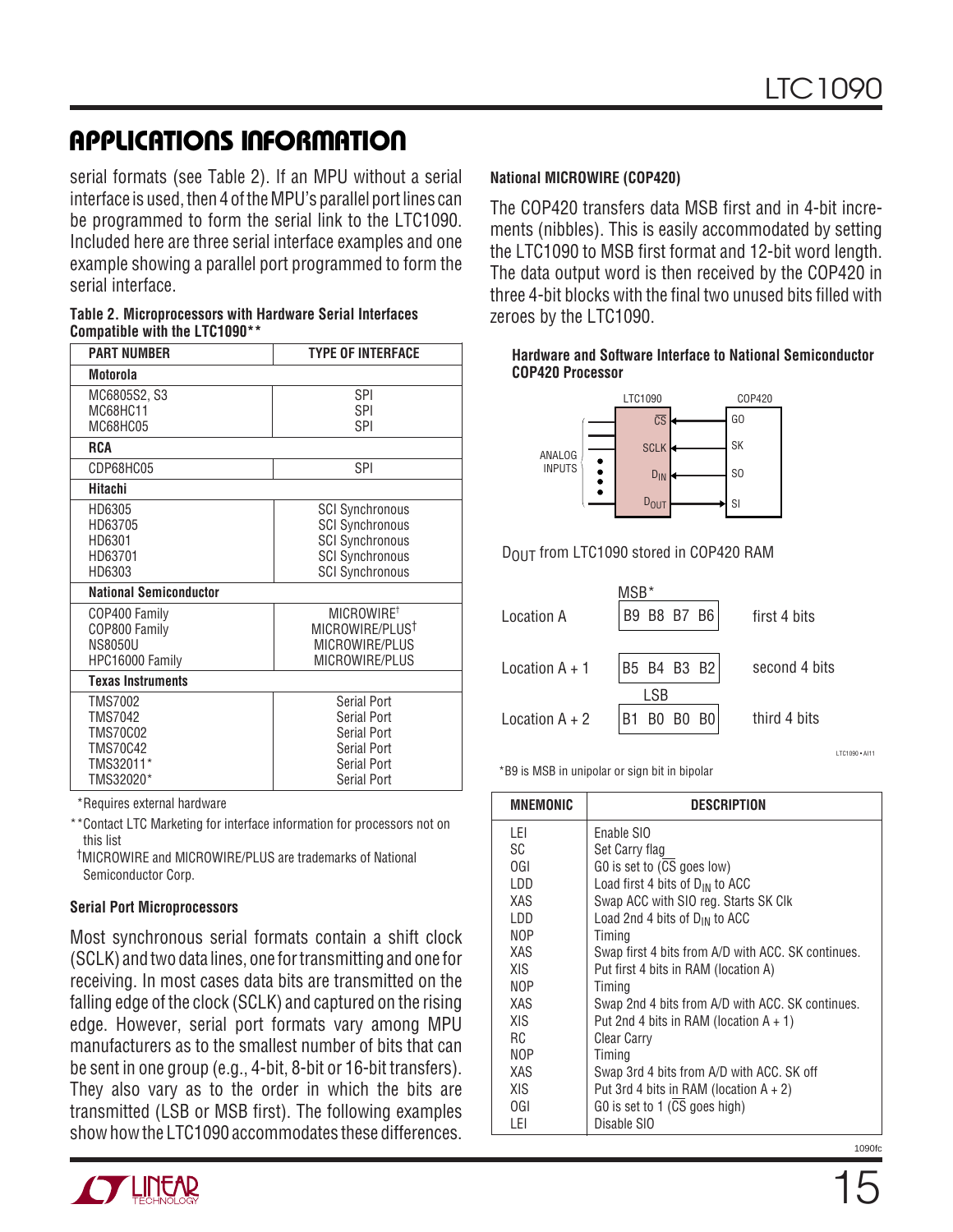#### **Motorola SPI (MC68HC05C4)**

The MC68HC05C4 transfers data MSB first and in 8-bit increments. Programming the LTC1090 for MSB first format and 16-bit word length allows the 10-bit data output to be received by the MPU as two 8-bit bytes with the final 6 unused bits filled with zeroes by the LTC1090.

#### **Hardware and Software Interface to Motorola MC68HC05C4 Processor**



#### DOUT from LTC1090 stored in MC68HCO5C4 RAM

|                  | MSB* |      |  |  |  |                                  |
|------------------|------|------|--|--|--|----------------------------------|
| Location A       |      |      |  |  |  | B9 B8 B7 B6 B5 B4 B3 B2   byte 1 |
|                  |      | I SB |  |  |  |                                  |
| Location $A + 1$ |      |      |  |  |  | B1 B0 0 0 0 0 0 0   byte 2       |

LTC1090 • AI12

\*B9 is MSB in unipolar or sign bit in bipolar

| <b>MNEMONIC</b> | DESCRIPTION                                                  |
|-----------------|--------------------------------------------------------------|
| <b>BCLR n</b>   | CO is cleared (CS goes Low)                                  |
| I DA            | Load D <sub>IN</sub> for LTC1090 into ACC                    |
| STA             | Load D <sub>IN</sub> from ACC to SPI data reg. Start SCK     |
|                 |                                                              |
| NOP             | 8 NOPs for timing                                            |
| J               |                                                              |
| I DA            | Load contents of SPI status reg. into ACC                    |
| LDA             | Load LTC1090 $D_{OIII}$ from SPI data reg. into ACC (byte 1) |
| <b>STA</b>      | Load LTC1090 $D_{OIII}$ into RAM (location A)                |
| STA             | Start next SPI cycle                                         |
|                 |                                                              |
| NOP             | 6 NOPs for timing                                            |
|                 |                                                              |
| <b>BSET</b> n   | CO is set $(\overline{CS}$ goes high)                        |
| I DA            | Load contents of SPI status reg. into ACC                    |
| LDA             | Load LTC1090 $D_{OIII}$ from SPI data reg. into ACC (byte 2) |
| STA             | Load LTC1090 $D_{OUT}$ into RAM (location A + 1)             |
|                 |                                                              |

#### **Hitachi Synchronous SCI (HD63705)**

The HD63705 transfers serial data in 8-bit increments, LSB first. To accommodate this, the LTC1090 is programmed for 16-bit word length and LSB first format. The 10-bit output data is received by the processor as two 8-bit bytes, LSB first. The LTC1090 fills the final 6 unused bits (after the MSB) with zeroes in unipolar mode and with the sign bit in bipolar mode.

#### **Hardware and Software Interface to Hitachi HD63705 Processor**



#### DOUT from LTC1090 stored in HD63705 RAM

|                  |                |    |                      |    |                |                |            | LSB            |                |
|------------------|----------------|----|----------------------|----|----------------|----------------|------------|----------------|----------------|
| Location A       |                |    | B7 B6 B5 B4 B3 B2 B1 |    |                |                |            | B <sub>0</sub> | byte 1         |
|                  | Sign           |    |                      |    |                |                |            |                |                |
| Location $A + 1$ | B <sub>9</sub> | B9 | B9                   | B9 | B9             | B <sub>9</sub> | B9         | B <sub>8</sub> | byte 2         |
|                  |                |    |                      |    | <b>Bipolar</b> |                |            |                |                |
|                  |                |    |                      |    |                |                |            | <b>LSB</b>     |                |
| Location A       | B7             |    | B6 B5 B4 B3 B2 B1    |    |                |                |            | B0             | byte 1         |
|                  |                |    |                      |    |                |                | <b>MSB</b> |                |                |
| Location $A + 1$ | 0              | 0  | 0                    | 0  | 0              |                | B9         | - B8           | byte 2         |
|                  |                |    |                      |    | Unipolar       |                |            |                | LTC1090 · AI13 |

| <b>MNEMONIC</b> | <b>DESCRIPTION</b>                                                                                       |
|-----------------|----------------------------------------------------------------------------------------------------------|
| LDA             | Load $D_{IN}$ word for LTC1090 into ACC from RAM                                                         |
| <b>BCLR n</b>   | CO cleared $(CS$ goes low)                                                                               |
| <b>STA</b>      | Load D <sub>IN</sub> word for LTC1090 into SCI data reg. from ACC<br>and start clocking data (LSB first) |
|                 |                                                                                                          |
| <b>NOP</b>      | 6 NOPs for timing                                                                                        |
|                 |                                                                                                          |
| I DA            | Load contents of SCI data reg. into ACC (byte 1)                                                         |
|                 | Start next SCI cycle                                                                                     |
| <b>STA</b>      | Load LTC1090 D <sub>OUT</sub> word into RAM (Location A)                                                 |
| NOP             | Timing                                                                                                   |
| <b>BSET n</b>   | CO set (CS goes high)                                                                                    |
| LDA             | Load contents of SCI data reg. into ACC (byte 2)                                                         |
| <b>STA</b>      | Load LTC1090 $D_{OUT}$ word into RAM (Location A + 1)                                                    |

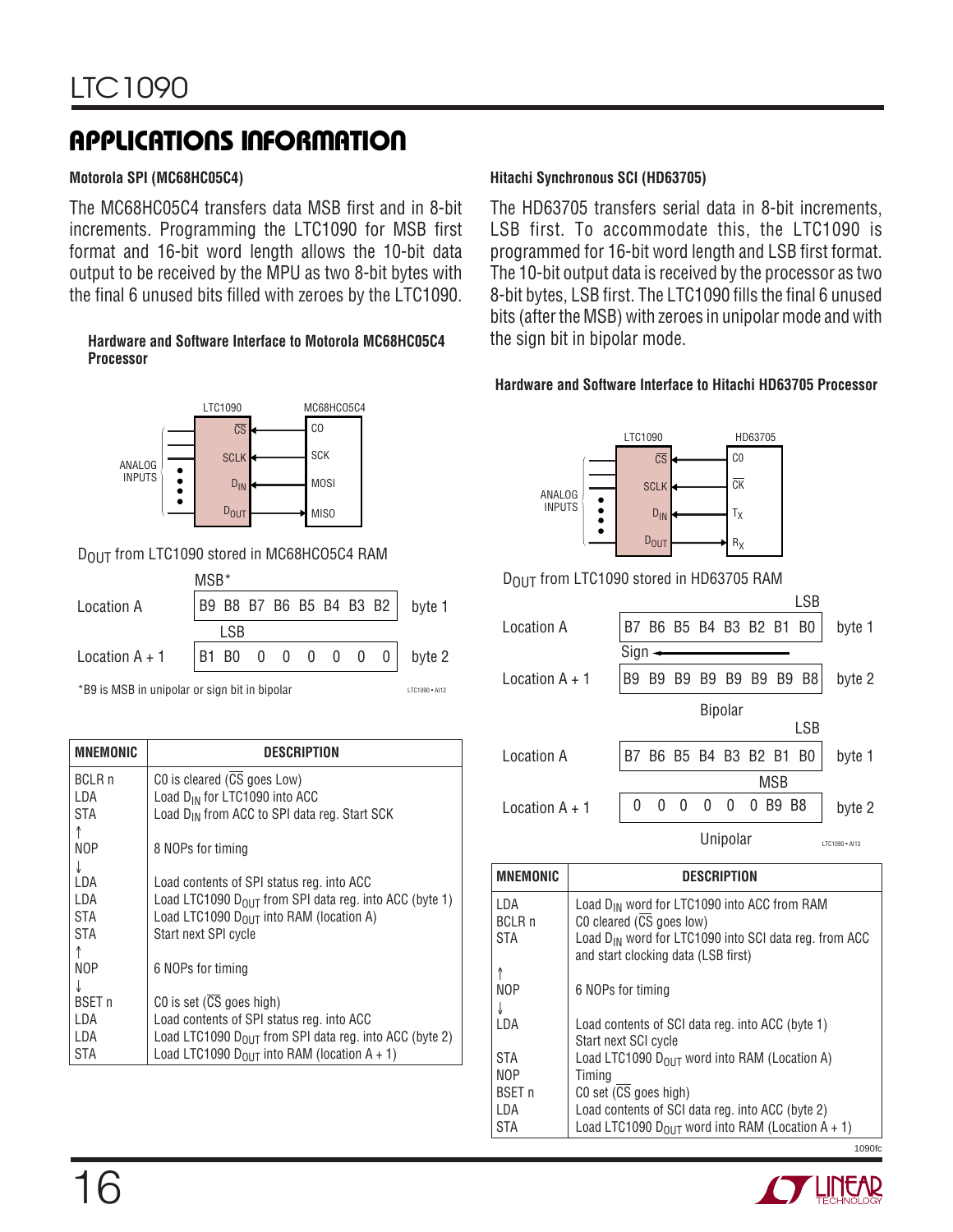#### **Parallel Port Microprocessors**

When interfacing the LTC1090 to an MPU which has a parallel port, the serial signals are created on the port with software. Three MPU port lines are programmed to create the  $\overline{CS}$ , SCLK and  $D_{IN}$  signals for the LTC1090. A fourth port line reads the  $\overline{D_{\text{OUT}}}$  line. An example is made of the Intel 8051/8052/80C252 family.

#### **Intel 8051**

To interface to the 8051, the LTC1090 is programmed for MSB first format and 10-bit word length. The 8051 generates  $\overline{CS}$ , SCLK and D<sub>IN</sub> on three port lines and reads D<sub>OUT</sub> on the fourth.





DOUT from LTC1090 stored in 8051 RAM



\*B9 is MSB in unipolar or sign bit in bipolar

|        |                      | <b>8051 Code</b> |                                         |
|--------|----------------------|------------------|-----------------------------------------|
|        | <b>MNEMONIC</b>      |                  | <b>DESCRIPTION</b>                      |
|        | MOV PI,#02H          |                  | Initialize port 1 (bit 1 is made        |
|        |                      |                  | an input)                               |
|        | CLR P <sub>1.3</sub> |                  | <b>SCLK</b> goes low                    |
|        | SETB P1.4            |                  | CS goes high                            |
|        | CONTINUE: MOV A,#0DH |                  | D <sub>IN</sub> word for the LTC1090 is |
|        |                      |                  | placed in ACC.                          |
|        | <b>CLR P1.4</b>      |                  | $\overline{\text{CS}}$ goes low         |
|        | MOV R4,#08           |                  | Load counter                            |
|        | NOP                  |                  | Delay for deglitcher                    |
| L00P:  | MOV C, P1.1          |                  | Read data bit into carry                |
|        | <b>RLCA</b>          |                  | Rotate data bit into ACC                |
|        | MOV P1.2, C          |                  | Output D <sub>IN</sub> bit to LTC1090   |
|        | SETB P1.3            |                  | SCLK goes high                          |
|        | <b>CLR P1.3</b>      |                  | <b>SCLK</b> goes low                    |
|        | DJNZ R4, LOOP        |                  | Next bit                                |
|        | MOV R2, A            |                  | Store MSBs in R2                        |
|        | MOV C, P1.1          |                  | Read data bit into carry                |
|        | CLR A                |                  | Clear ACC                               |
|        | <b>RLCA</b>          |                  | Rotate data bit into ACC                |
|        | SETB P1.3            |                  | SCLK goes high                          |
|        | <b>CLR P1.3</b>      |                  | <b>SCLK</b> goes low                    |
|        | MOV C, P1.1          |                  | Read data bit into carry                |
|        | RRC A                |                  | Rotate right into ACC                   |
|        | RRC A                |                  | Rotate right into ACC                   |
|        | MOV R3, A            |                  | Store LSBs in R3                        |
|        | SETB P1.3            |                  | SCLK goes high                          |
|        | <b>CLR P1.3</b>      |                  | <b>SCLK</b> goes low                    |
|        | SETB P1.4            |                  | $\overline{\text{CS}}$ goes high        |
|        | MOV R5,#07H          |                  | Load counter                            |
| DELAY: | DJNZ R5, DELAY       |                  | Delay for LTC1090 to perform            |
|        |                      |                  | conversion                              |
|        | AJMP CONTINUE        |                  | Repeat program                          |





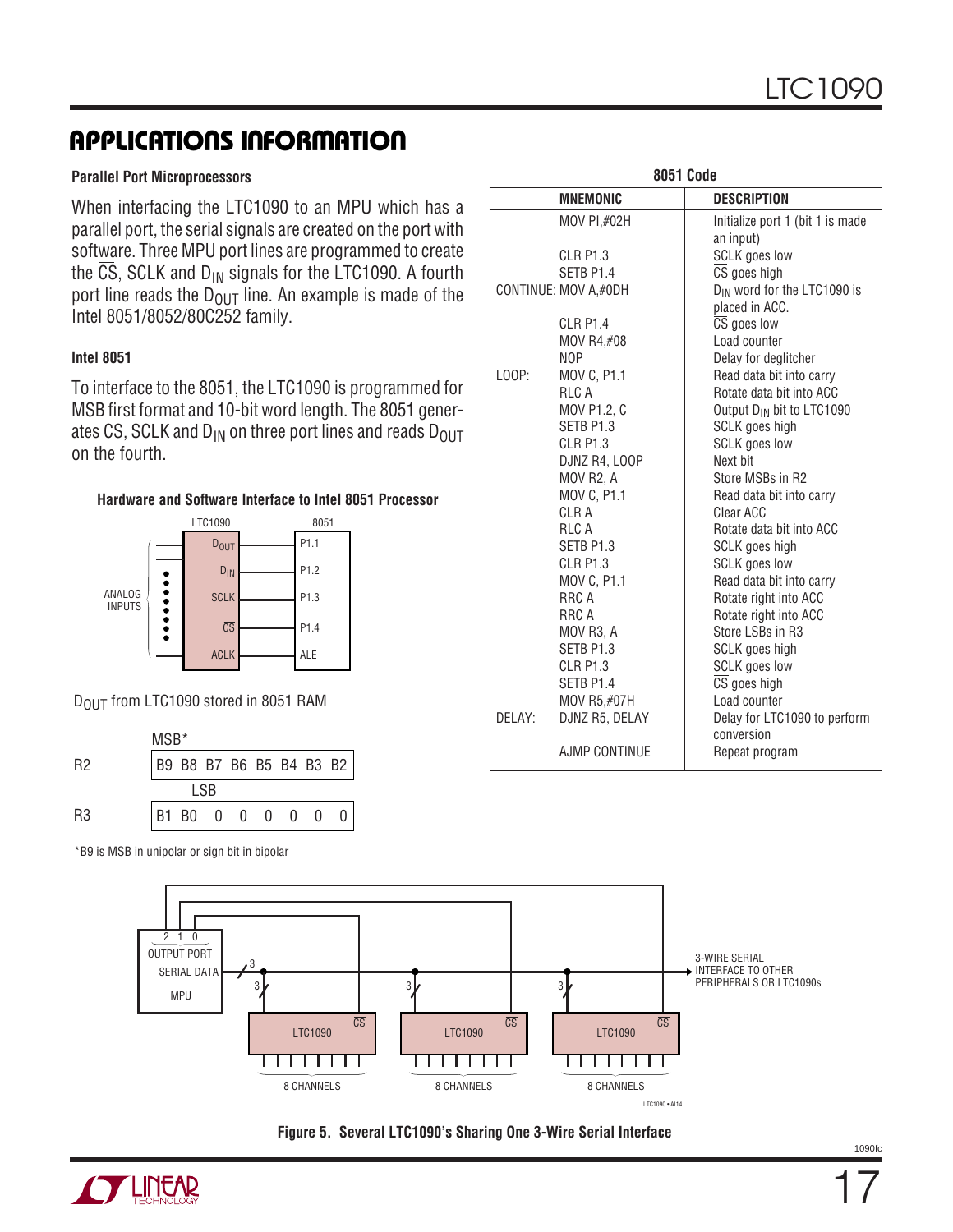### **6. Sharing the Serial Interface**

The LTC1090 can share the same 3-wire serial interface with other peripheral components or other LTC1090s (see Figure 5). In this case, the  $\overline{CS}$  signals decide which LTC1090 is being addressed by the MPU.

### **ANALOG CONSIDERATIONS**

### **1. Grounding**

The LTC1090 should be used with an analog ground plane and single point grounding techniques.

Pin 11 (AGND) should be tied directly to this ground plane.

Pin 10 (DGND) can also be tied directly to this ground plane because minimal digital noise is generated within the chip itself.

Pin 20 ( $V_{\text{CC}}$ ) should be bypassed to the ground plane with a 4.7µF tantalum with leads as short as possible. Pin 12  $(V^-)$  should be bypassed with a  $0.1\mu$ F ceramic disk. For single supply applications,  $V^-$  can be tied to the ground plane.

It is also recommended that pin 13 (REF–) and pin 9 (COM) be tied directly to the ground plane. All analog inputs should be referenced directly to the single point ground. Digital inputs and outputs should be shielded from and/or routed away from the reference and analog circuitry.

Figure 6 shows an example of an ideal ground plane design for a two sided board. Of course this much ground plane will not always be possible, but users should strive to get as close to this ideal as possible.

### **2. Bypassing**

For good performance,  $V_{CC}$  must be free of noise and ripple. Any changes in the  $V_{CC}$  voltage with respect to analog ground during a conversion cycle can induce errors or noise in the output code.  $V_{CC}$  noise and ripple can be kept below 1 mV by bypassing the  $V_{CC}$  pin directly to the analog ground plane with a 4.7µF tantalum with leads as short as possible. Figures 7 and 8 show the effects of good and poor  $V_{CC}$  bypassing.



**Figure 6. Example Ground Plane for the LTC1090**



Figure 7. Poor V<sub>CC</sub> Bypassing. Noise and Ripple **can Cause A/D Errors**



Figure 8. Good V<sub>CC</sub> Bypassing Keeps Noise and Ripple on V<sub>CC</sub> Below 1mV

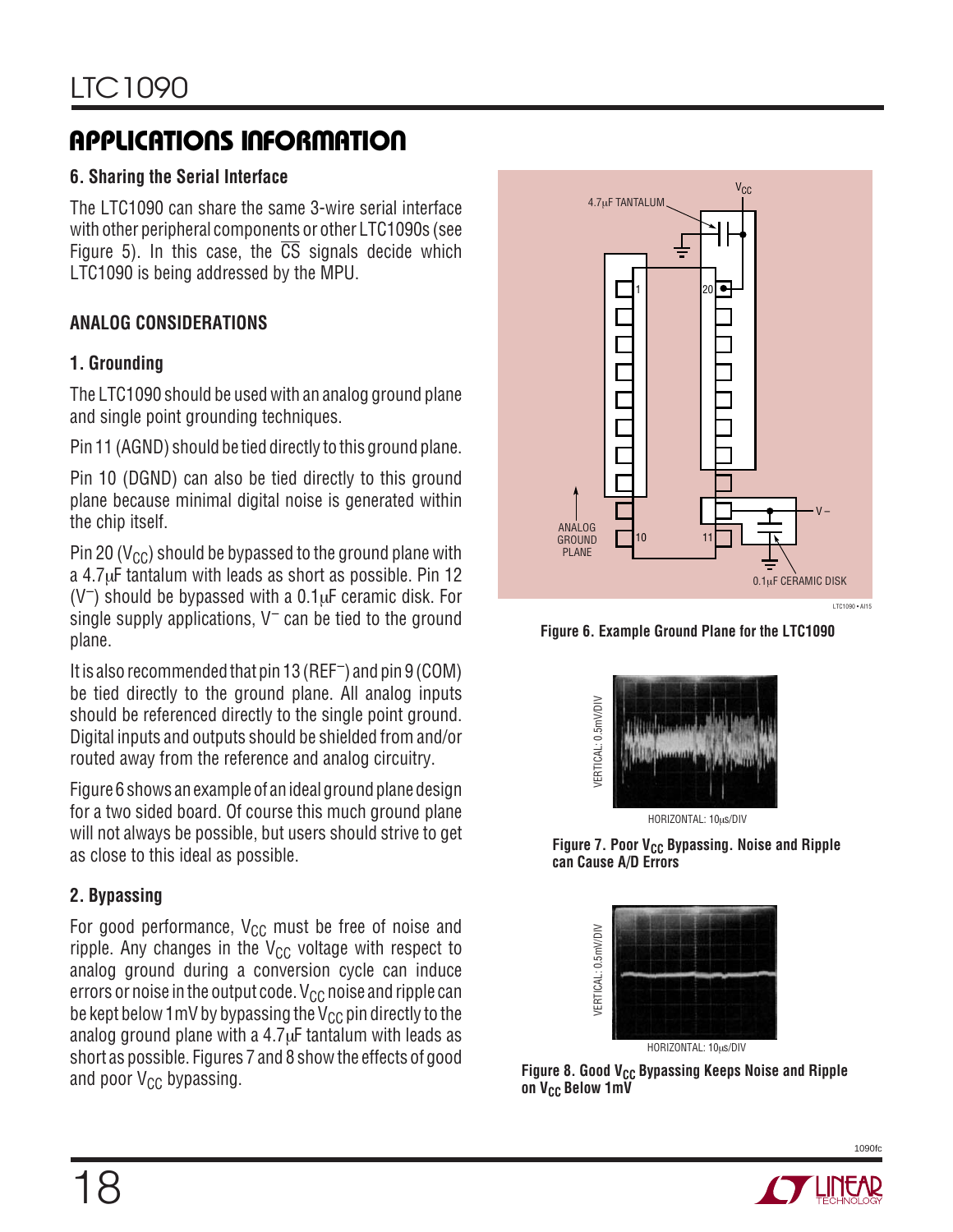### **3. Analog Inputs**

Because of the capacitive redistribution A/D conversion techniques used, the analog inputs of the LTC1090 have capacitive switching input current spikes. These current spikes settle quickly and do not cause a problem.

However, if large source resistances are used or if slow settling op amps drive the inputs, care must be taken to insure that the transients caused by the current spikes settle completely before the conversion begins.

#### **Source Resistance**

The analog inputs of the LTC1090 look like a 60pF capacitor (C<sub>IN</sub>) in series with a 500 $\Omega$  resistor (R<sub>ON</sub>) as shown in Figure 9.  $C_{IN}$  gets switched between the selected "+" and "–" inputs once during each conversion cycle. Large external source resistors and capacitances will slow the settling of the inputs. It is important that the overall RC time constants be short enough to allow the analog inputs to completely settle within the allowed time.





#### **"+" Input Settling**

This input capacitor is switched onto the "+" input during the sample phase  $(t_{SMPL})$ , see Figure 10). The sample phase starts at the 4th SCLK cycle and lasts until the falling edge of the last SCLK (the 8th, 10th, 12th or 16th SCLK cycle depending on the selected word length). The voltage on the "+" input must settle completely within this sample time. Minimizing  $R_{SOLBCF}$ <sup>+</sup> and C1 will improve the input settling time. If large "+" input source resistance must be used, the sample time can be increased by using a slower SCLK frequency or selecting a longer word length. With the minimum possible sample time of 4us,  $R_{\text{SNIRCF}}$ <sup>+</sup> < 2k **and C1 < 20pF will provide adequate settling.**

#### **"–" Input Settling**

At the end of the sample phase the input capacitor switches to the "–" input and the conversion starts (see Figure 10). During the conversion, the "+" input voltage is effectively "held" by the sample and hold and will not affect the conversion result. However, it is critical that the "–" input voltage be free of noise and settle completely during the first four ACLK cycles of the conversion time. Minimizing  $R_{\text{SOLRCF}}$  and C2 will improve settling time. If large "–" input source resistance must be used, the time allowed for settling can be extended by using a slower ACLK frequency. At the maximum ACLK rate of 2MHz, **R<sub>SOURCE</sub> < 1k**Ω **and C2 < 20pF will provide adequate settling.**



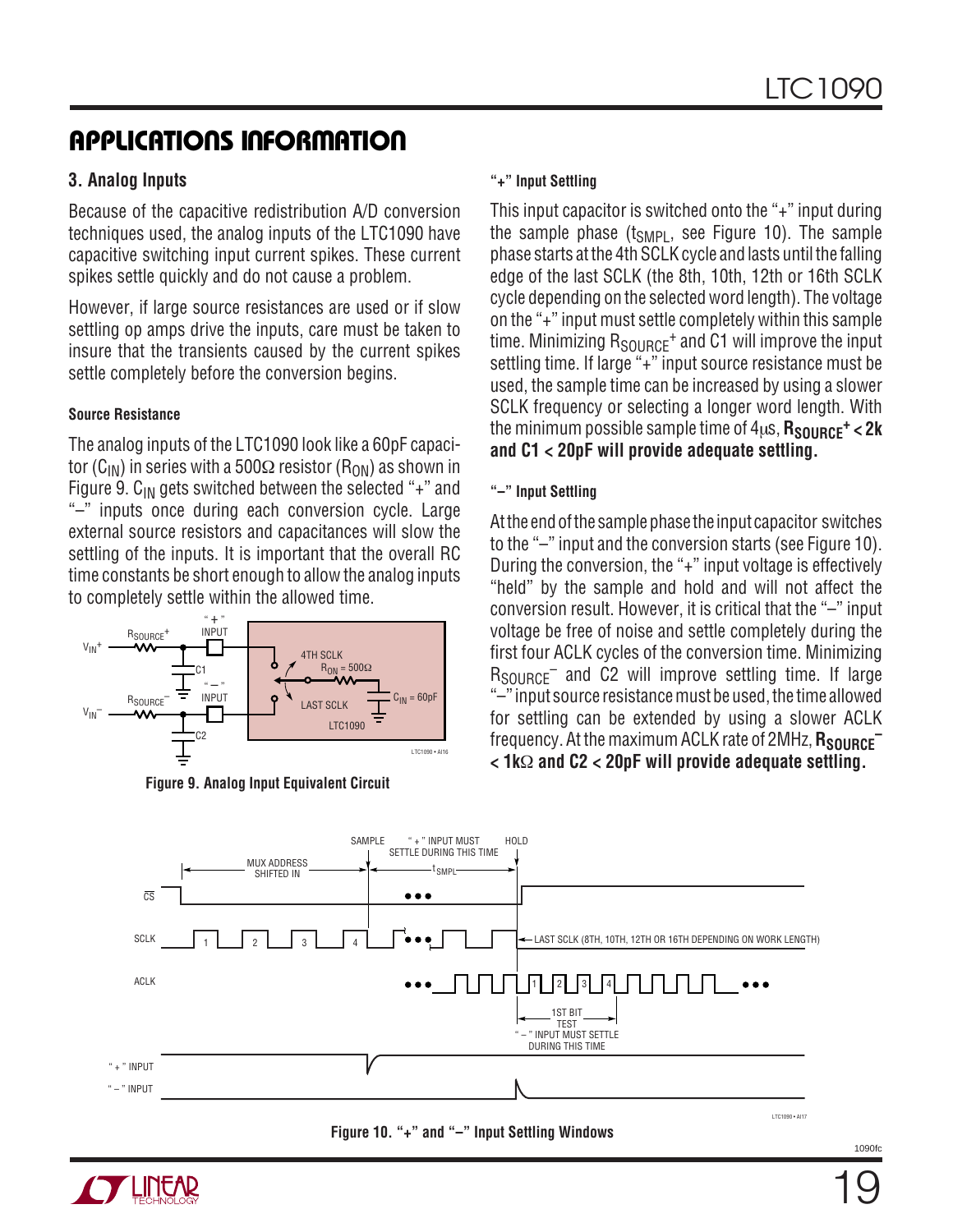#### **Input Op Amps**

When driving the analog inputs with an op amp it is important that the op amp settle within the allowed time (see Figure 10). Again, the "+" and "–" input sampling times can be extended as described above to accommodate slower op amps. Most op amps including the LT1006 and LT1013 single supply op amps can be made to settle well even with the minimum settling windows of  $4\mu s$  ("+" input) and  $2\mu s$  ("-" input) which occur at the maximum clock rates (ACLK = 2MHz and SCLK = 1MHz). Figures 11 and 12 show examples of adequate and poor op amp settling.



HORIZONTAL: 1µs/DIV





**Figure 12. Poor Op Amp Settling can Cause A/D Errors**

### **RC Input Filtering**

It is possible to filter the inputs with an RC network as shown in Figure 13. For large values of  $C_F$  (e.g., 1 $\mu$ F), the capacitive input switching currents are averaged into a net DC current. Therefore, a filter should be chosen with a small resistor and large capacitor to prevent DC drops across the resistor. The magnitude of the DC current is approximately  $I_{DC}$  = 60pF x  $V_{IN}/t_{CYC}$  and is roughly proportional to  $V_{\text{IN}}$ . When running at the minimum cycle time of 33 $\mu$ s, the input current equals 9 $\mu$ A at V<sub>IN</sub> = 5V. In this case, a filter resistor of 50Ωwill cause 0.1LSB of full-scale error. If a larger filter resistor must be used, errors can be eliminated by increasing the cycle time as shown in the typical curve of Maximum Filter Resistor vs Cycle Time.



**Figure 13. RC Input Filtering**

### **Input Leakage Current**

Input leakage currents can also create errors if the source resistance gets too large. For instance, the maximum input leakage specification of 1µA (at 125°C) flowing through a source resistance of 1kΩ will cause a voltage drop of 1mV or 0.2LSB. This error will be much reduced at lower temperatures because leakage drops rapidly (see typical curve of Input Channel Leakage Current vs Temperature).

#### **Noise Coupling into Inputs**

High source resistance input signals ( $>500\Omega$ ) are more sensitive to coupling from external sources. It is preferable to use channels near the center of the package (i.e., CH2 to CH7) for signals which have the highest output resistance because they are essentially shielded by the pins on the package ends (DGND and CH0). Grounding any unused inputs (especially the end pin, CH0) will also reduce outside coupling into high source resistances.

### **4. Sample-and-Hold**

### **Single Ended Inputs**

The LTC1090 provides a built-in sample and hold (S&H) function for all signals acquired in the single ended mode (COM pin grounded). This sample and hold allows the LTC1090 to convert rapidly varying signals (see typical curve of S&H Acquisition Time vs Source Resistance). The input voltage is sampled during the  $t_{SMPI}$  time as shown in Figure 10. The sampling interval begins after the fourth

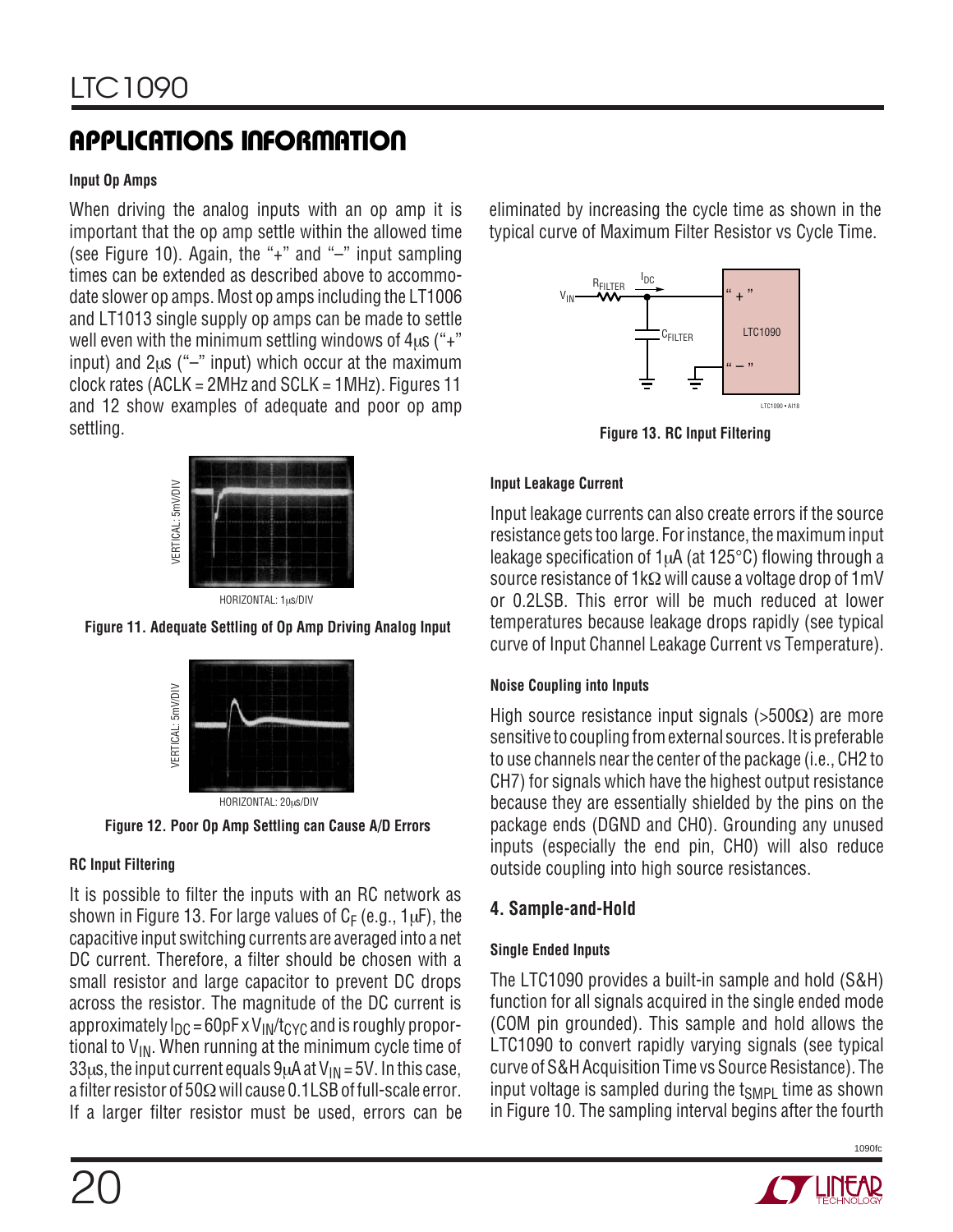MUX address bit is shifted in and continues during the remainder of the data transfer. On the falling edge of the final SCLK, the S&H goes into hold mode and the conversion begins. The voltage will be held on either the 8th, 10th, 12th or 16th falling edge of the SCLK depending on the word length selected.

### **Differential Inputs**

With differential inputs or when the COM pin is not tied to ground, the A/D no longer converts just a single voltage but rather the difference between two voltages. In these cases, the voltage on the selected "+" input is still sampled and held and therefore may be rapidly time varying just as in single ended mode. However, the voltage on the selected "–" input must remain constant and be free of noise and ripple throughout the conversion time. Otherwise, the differencing operation may not be performed accurately. The conversion time is 44 ACLK cycles. Therefore, a change in the "–" input voltage during this interval can "–" input this error would be:

 $V_{\text{FRROR (MAX)}} = V_{\text{PFAK}} \times 2 \times \pi \times f("--") \times 44/f_{\text{AGLK}}$ 

Where  $f("-")$  is the frequency of the "-" input voltage,  $V_{PEAK}$  is its peak amplitude and  $f_{ACLK}$  is the frequency of the ACLK. In most cases  $V_{FRROR}$  will not be significant. For a 60Hz signal on the "–" input to generate a 1/4LSB error  $(1.25mV)$  with the converter running at ACLK = 2MHz, its peak value would have to be 150mV.

### **5. Reference Inputs**

The voltage between the reference inputs of the LTC1090 defines the voltage span of the A/D converter. The reference inputs look primarily like a 10kΩ resistor but will have transient capacitive switching currents due to the switched capacitor conversion technique (see Figure 14). During each bit test of the conversion (every 4 ACLK cycles), a capacitive current spike will be generated on the reference pins by the A/D. These current spikes settle quickly and do not cause a problem. However, if slow settling circuitry is used to drive the reference inputs, care must be taken to insure that transients caused by these current spikes settle completely during each bit test of the conversion.

When driving the reference inputs, three things should be kept in mind:

- 1. The source resistance  $(R<sub>OLIT</sub>)$  driving the reference inputs should be low (less than 1Ω) to prevent DC drops caused by the 1mA maximum reference current  $(I_{\text{RFF}})$ .
- 2. Transients on the reference inputs caused by the capacitive switching currents must settle completely during each bit test (each 4 ACLK cycles). Figures 15 and 16 show examples of both adequate and poor settling. Using a slower ACLK will allow more time for the reference to settle. However, even at the maximum ACLK rate of 2MHz most references and op amps can be made to settle within the 2µs bit time.
- 3. It is recommended that the REF– input be tied directly to the analog ground plane. If REF– is biased at a voltage other than ground, the voltage must not change during a conversion cycle. This voltage must also be free of noise and ripple with respect to analog ground.



**Figure 14. Reference Input Equivalent Circuit**



**Figure 15. Adequate Reference Settling**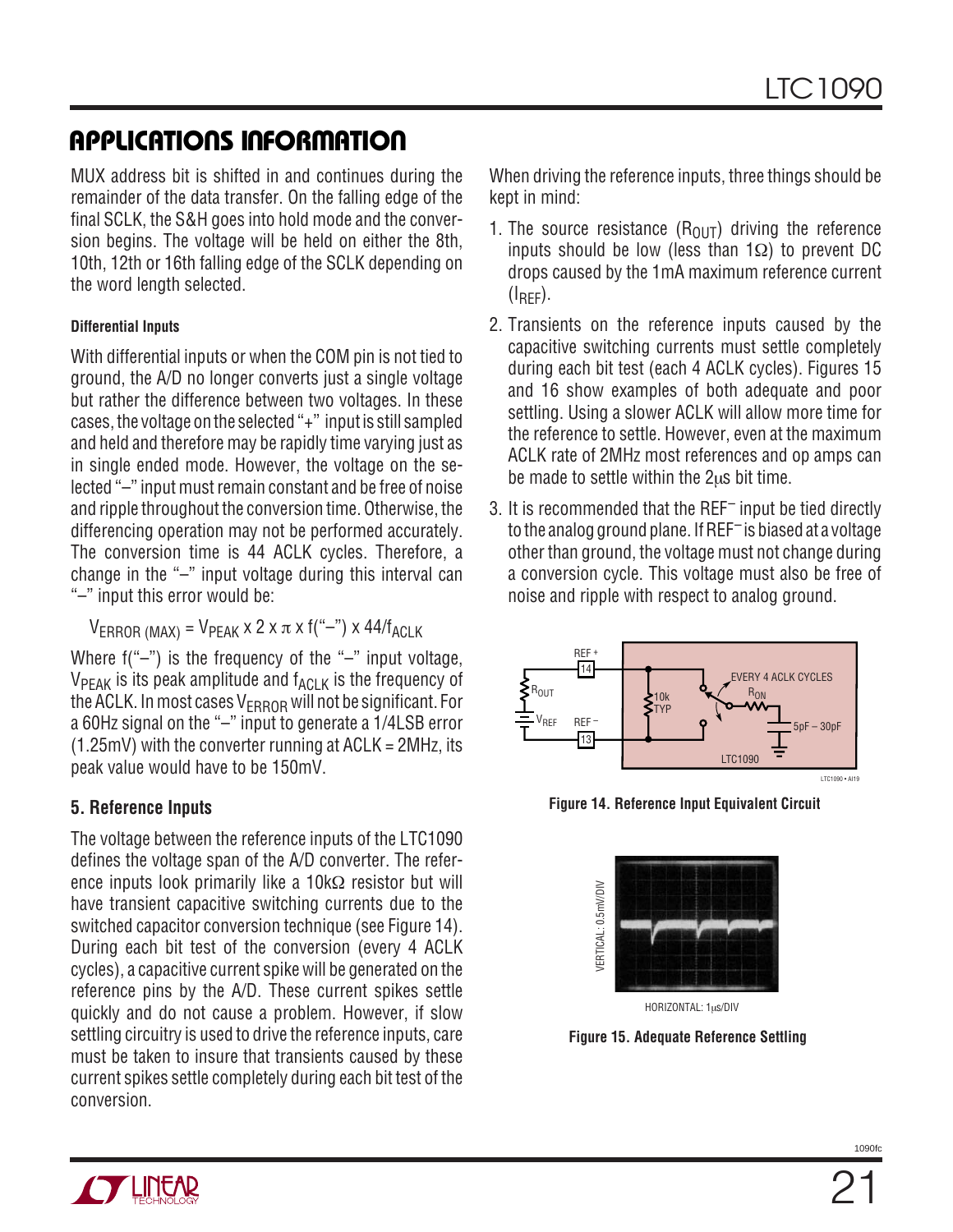

HORIZONTAL: 1µs/DIV

**Figure 16. Poor Reference Settling Can Cause A/D Errors**

### **6. Reduced Reference Operation**

The effective resolution of the LTC1090 can be increased by reducing the input span of the converter. The LTC1090 exhibits good linearity and gain over a wide range of reference voltages (see typical curves of Linearity and Gain Error vs Reference Voltage). However, care must be taken when operating at low values of  $V_{REF}$  because of the reduced LSB step size and the resulting higher accuracy requirement placed on the converter. The following factors must be considered when operating at low  $V_{REF}$  values:

- 1. Conversion speed (ACLK frequency)
- 2. Offset
- 3. Noise

### **Conversion Speed with Reduced VREF**

With reduced reference voltages, the LSB step size is reduced and the LTC1090 internal comparator overdrive is reduced. With less overdrive, more time is required to perform a conversion. Therefore, the maximum ACLK frequency should be reduced when low values of  $V_{REF}$  are used. This is shown in the typical curve of Maximum Conversion Clock Rate vs Reference Voltage.

### **Offset with Reduced VREF**

The offset of the LTC1090 has a larger effect on the output code when the A/D is operated with reduced reference

voltage. The offset (which is typically a fixed voltage) becomes a larger fraction of an LSB as the size of the LSB is reduced. The typical curve of Unadjusted Offset Error vs Reference Voltage shows how offset in LSBs is related to reference voltage for a typical value of  $V_{OS}$ . For example, a  $V_{OS}$  of 0.5mV which is 0.1LSB with a 5V reference becomes 0.5LSB with a 1V reference and 2.5LSBs with a 0.2V reference. If this offset is unacceptable, it can be corrected digitally by the receiving system or by offsetting the "–" input to the LTC1090.

#### **Noise with Reduced VREF**

The total input referred noise of the LTC1090 can be reduced to approximately 200µV peak-to-peak using a ground plane, good bypassing, good layout techniques and minimizing noise on the reference inputs. This noise is insignificant with a 5V reference but will become a larger fraction of an LSB as the size of the LSB is reduced. The typical curve of Noise Error vs Reference Voltage shows the LSB contribution of this 200µV of noise.

For operation with a 5V reference, the  $200\mu$ V noise is only 0.04LSB peak-to-peak. In this case, the LTC1090 noise will contribute virtually no uncertainty to the output code. However, for reduced references, the noise may become a significant fraction of an LSB and cause undesirable jitter in the output code. For example, with a 1V reference, this same 200µV noise is 0.2LSB peak-to-peak. This will reduce the range of input voltages over which a stable output code can be achieved by 0.2LSB. If the reference is further reduced to 200mV, the 200µV noise becomes equal to one LSB and a stable code may be difficult to achieve. In this case averaging readings may be necessary.

This noise data was taken in a very clean setup. Any setup induced noise (noise or ripple on  $V_{CC}$ ,  $V_{REF}$ ,  $V_{IN}$  or  $V^-$ ) will add to the internal noise. The lower the reference voltage to be used, the more critical it becomes to have a clean, noise-free setup.

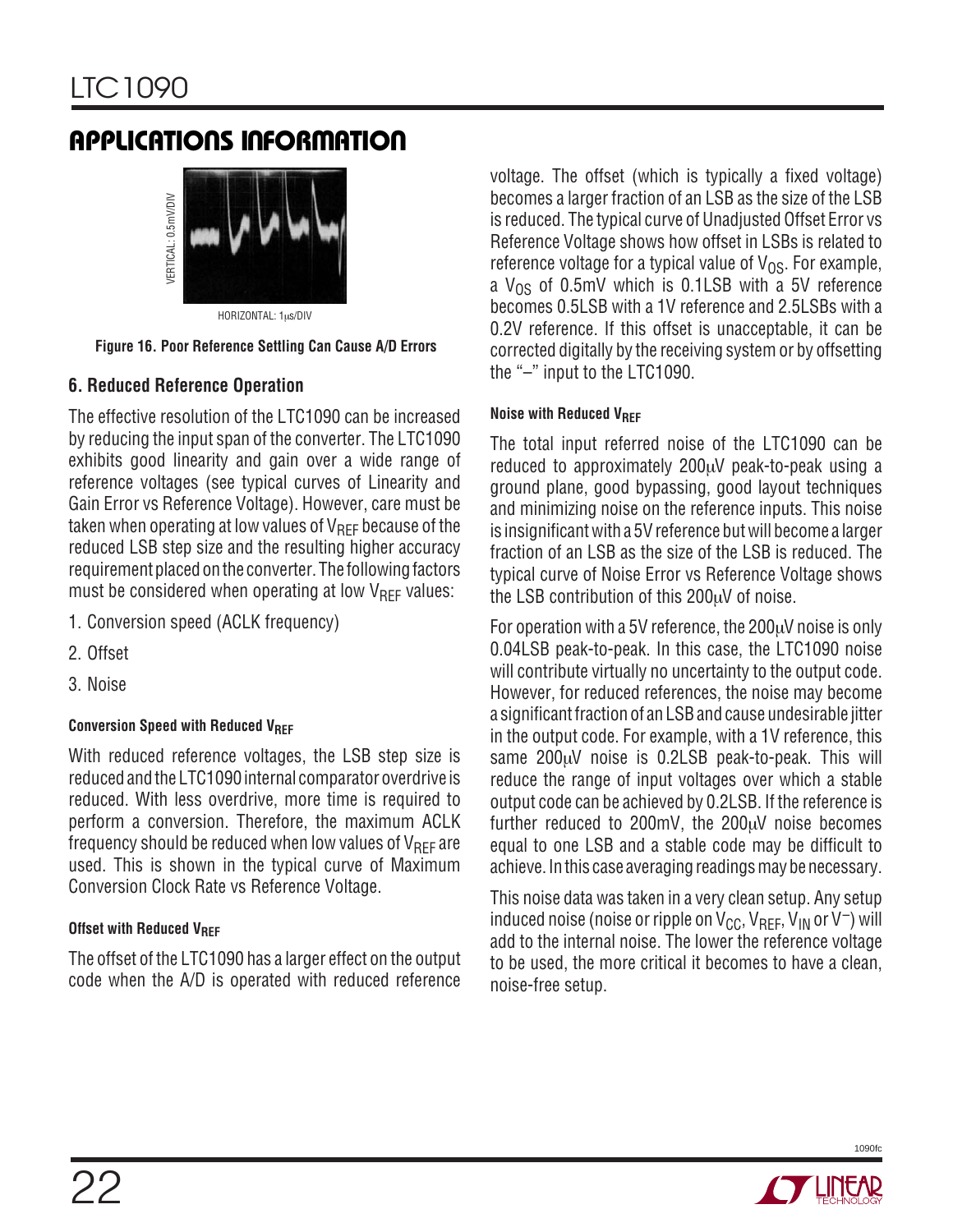# **U TYPICAL APPLICATIO**

### **A "Quick Look" Circuit for the LTC1090**

Users can get a quick look at the function and timing of the LTC1090 by using the following simple circuit. REF<sup>+</sup> and  $D_{IN}$  are tied to V<sub>CC</sub> selecting a 5V input span, CH7 as a single ended input, unipolar mode, MSB first format and 16-bit word length. ACLK and SCLK are tied together and driven by an external clock.  $\overline{CS}$  is driven at 1/64 the clock rate by the CD4520 and  $D_{OUT}$  outputs the data. All other pins are tied to a ground plane. The output data from the  $D_{\text{OUT}}$  pin can be viewed on an oscilloscope which is set up to trigger on the falling edge of  $\overline{\text{CS}}$ .





### **SNEAK-A-BITTM**

The LTC1090's unique ability to software select the polarity of the differential inputs and the output word length is used to achieve one more bit of resolution. Using the circuit below with two conversions and some software, a 2's complement 10-bit + sign word is returned to memory inside the MPU. The MC68HC05C4 was chosen as an example; however, any processor could be used.

Two 10-bit unipolar conversions are performed: the first over a 0 to 5V span and the second over a 0 to –5V span (by reversing the polarity of the inputs). The sign of the input is determined by which of the two spans contained it. Then the resulting number (ranging from –1023 to 1023 decimal) is converted to 2's complement notation and stored in RAM.

#### **Scope Trace of LTC1090 "Quick Look" Circuit Showing A/D Output of 0101010101 (155<sub>HFX</sub>)**







SNEAK-A-BIT is a trademark of Linear Technology Corp. LTCLOSOFTALL TECHNOLOGY TALK

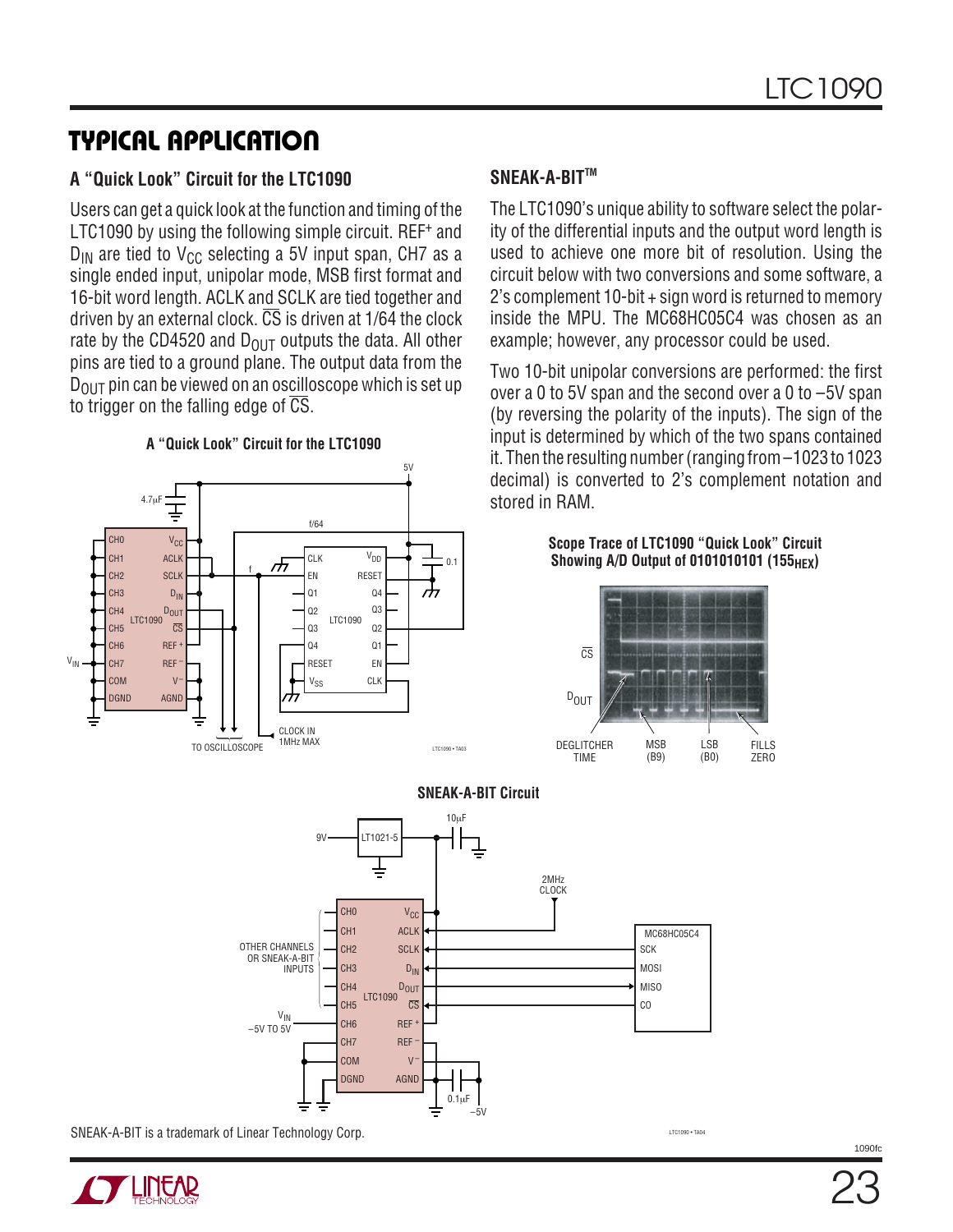# **U TYPICAL APPLICATIO**



#### **SNEAK-A-BIT Code**

D<sub>OUT</sub> from LTC1090 in MC68HC05C4 RAM



#### **Sneak-A-Bit Code for the LTC1090 Using the MC68HC05C4**

| <b>MNEMONIC</b>        |           | <b>DESCRIPTION</b>                                                                          |
|------------------------|-----------|---------------------------------------------------------------------------------------------|
| #\$50<br>LDA           |           | Configuration data for SPCR                                                                 |
| \$0A<br>STA            |           | Load configuration data into \$0A                                                           |
| #\$FF<br>LDA           |           | Configuration data for port C DDR                                                           |
| \$06<br>STA            |           | Load configuration data into port C DDR                                                     |
| 0, \$02<br><b>BSET</b> |           | Make sure $\overline{CS}$ is high                                                           |
| <b>JSR</b>             | $READ-/+$ | Dummy read configures LTC1090 for next<br>read                                              |
| <b>JSR</b>             | $READ+/-$ | Read CH6 with respect to CH7                                                                |
| <b>JSR</b>             | $READ-/+$ | Read CH7 with respect to CH6                                                                |
| <b>JSR</b>             | CHK SIGN  | Determines which reading has valid data,<br>converts to 2's complement and stores in<br>RAM |

#### **SNEAK-A-BIT Sneak-A-Bit Code for the LTC1090 Using the MC68HC05C4**

| <b>MNEMONIC</b>        |                   |                          | <b>DESCRIPTION</b>                                                           |
|------------------------|-------------------|--------------------------|------------------------------------------------------------------------------|
| $READ-/+$ :            | LDA               | #\$3F                    | Load D <sub>IN</sub> word for LTC1090 into ACC                               |
|                        | JSR               | <b>TRANSFER</b>          | Read LTC1090 routine                                                         |
|                        | LDA               | \$60                     | Load MSBs from LTC1090 into ACC                                              |
|                        | STA               | \$71                     | Store MSBs in \$71                                                           |
|                        | LDA               | \$61                     | Load LSBs from LTC1090 into ACC                                              |
|                        | STA               | \$72                     | Store LSBs in \$72                                                           |
|                        | <b>RTS</b>        |                          | Return                                                                       |
| READ+/-: LDA           | JSR               | #\$7F<br><b>TRANSFER</b> | Load D <sub>IN</sub> word for LTC1090 into ACC<br>Read LTC1090 routine       |
|                        | LDA               | \$60                     | Load MSBs from LTC1090 into ACC                                              |
|                        | STA               | \$73                     | Store MSBs in \$73                                                           |
|                        | LDA               | \$61                     | Load LSBs from LTC1090 into ACC                                              |
|                        | STA               | \$74                     | Store LSBs in \$74                                                           |
|                        | <b>RTS</b>        |                          | Return                                                                       |
| TRANSFER: BCLR 0, \$02 |                   |                          | CS goes low                                                                  |
|                        | STA               | \$0C                     | Load D <sub>IN</sub> into SPI. Start transfer                                |
| LOOP 1:                | TST               | \$0B                     | <b>Test status of SPIF</b>                                                   |
|                        | BPL               | L00P1                    | Loop to previous instruction if not done                                     |
|                        | LDA               | \$0C                     | Load contents of SPI data reg into ACC                                       |
|                        | STA               | \$0C                     | Start next cycle                                                             |
|                        | STA               | \$60                     | Store MSBs in \$60                                                           |
| LOOP 2:                | TST               | \$0B                     | <b>Test status of SPIF</b>                                                   |
|                        | BPL<br>BSET       | LOOP 2<br>0, \$02        | Loop to previous instruction if not done<br>$\overline{\text{CS}}$ goes high |
|                        | LDA               | \$0C                     | Load contents of SPI data reg into ACC                                       |
|                        | STA               | \$61                     | Store LSBs in \$61                                                           |
|                        | <b>RTS</b>        |                          | Return                                                                       |
| CHK SIGN: LDA          |                   | \$73                     | Load MSBs of +/-read into ACC                                                |
|                        | 0RA               | \$74                     | Or ACC (MSBs) with LSBs of +/-read                                           |
|                        | BEQ               | <b>MINUS</b>             | If result is 0 goto minus                                                    |
|                        | CLC               |                          | Clear carry                                                                  |
|                        | ROR.              | \$73                     | Rotate right \$73 through carry                                              |
|                        | ROR               | \$74                     | Rotate right \$74 through carry                                              |
|                        | LDA               | \$73                     | Load MSBs of +/-read into ACC                                                |
|                        | STA               | \$77                     | Store MSBs in RAM location \$77                                              |
|                        | LDA               | \$74                     | Load LSBs of +/-read into ACC                                                |
|                        | STA<br>BRA        | \$87<br><b>END</b>       | Store LSBs in RAM location \$87<br>Goto end of routine                       |
| MINUS:                 | CLC               |                          | Clear carry                                                                  |
|                        | ROR               | \$71                     | Shift MSBs of $-/+$ read right                                               |
|                        | <b>ROR</b>        | \$72                     | Shift LSBs of $-/+$ read right                                               |
|                        | COM               | \$71                     | 1's complement of MSBs                                                       |
|                        | COM               | \$72                     | 1's complement of LSBs                                                       |
|                        | LDA               | \$72                     | Load LSBs into ACC                                                           |
|                        | ADD               | #\$01                    | Add 1 to LSBs                                                                |
|                        | STA               | \$72                     | Store ACC in \$72                                                            |
|                        | CLRA              |                          | Clear ACC                                                                    |
|                        | ADC               | \$71                     | Add with carry to MSBs. Result in ACC                                        |
|                        | STA               | \$71                     | Store ACC in \$71                                                            |
|                        | STA               | \$77                     | Store MSBs in RAM location \$77                                              |
|                        | LDA               | \$72                     | Load LSBs in ACC                                                             |
| END:                   | STA<br><b>RTS</b> | \$87                     | Store LSBs in RAM location \$87<br>Return                                    |

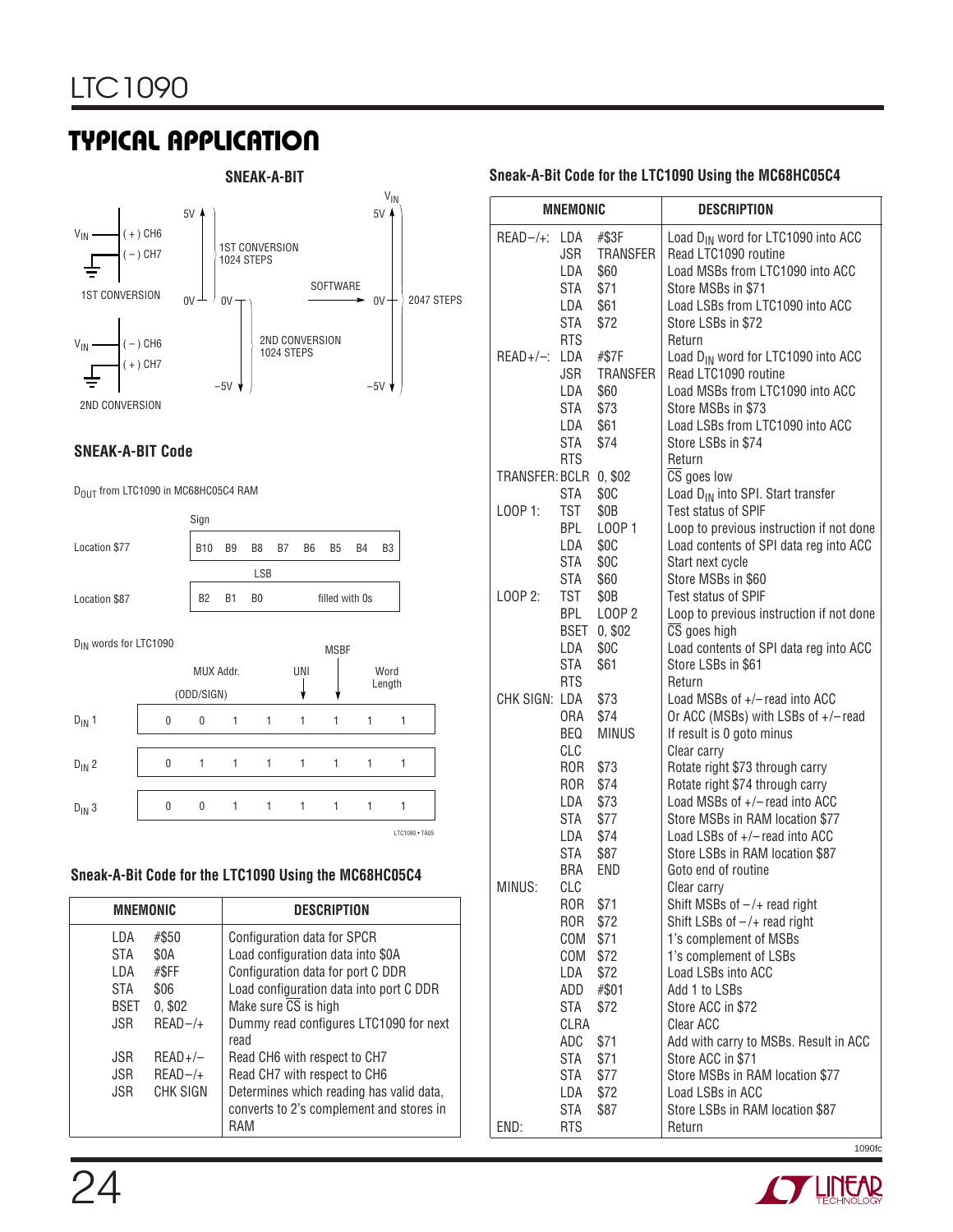### **U PACKAGE DESCRIPTIO**



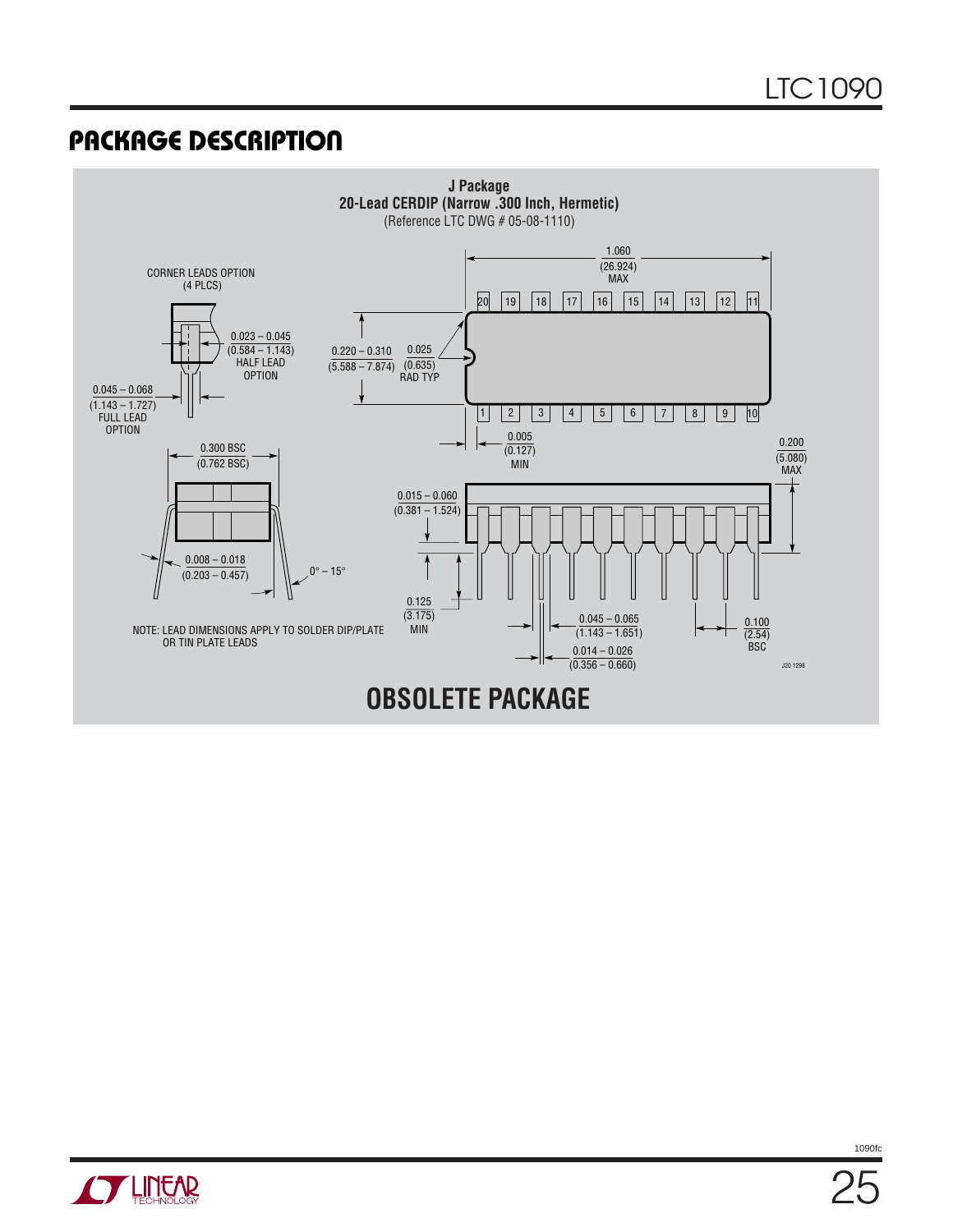# **U PACKAGE DESCRIPTIO**



\*THESE DIMENSIONS DO NOT INCLUDE MOLD FLASH OR PROTRUSIONS. MOLD FLASH OR PROTRUSIONS SHALL NOT EXCEED 0.010 INCH (0.254mm)

N20 1098

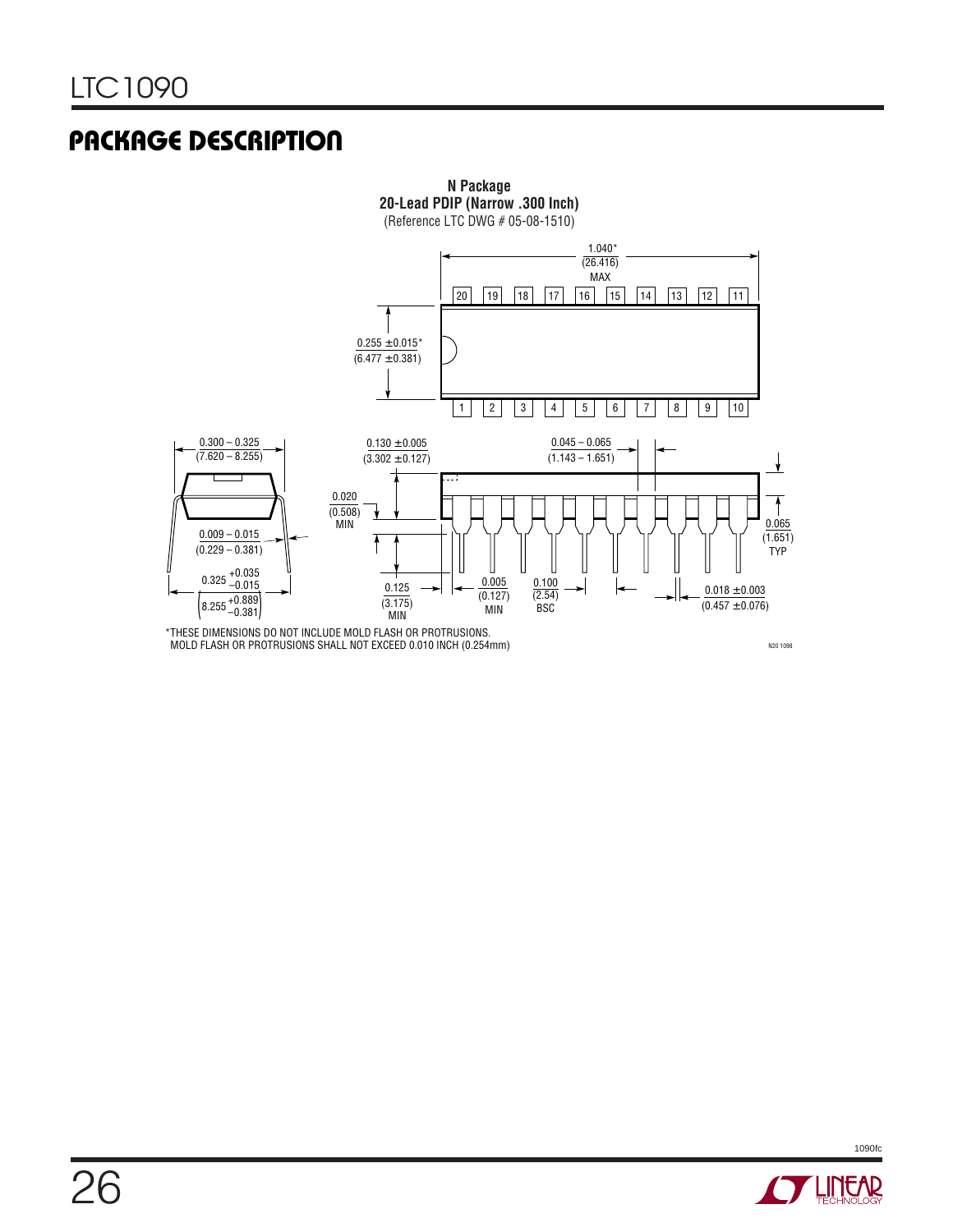### **U PACKAGE DESCRIPTIO**



**SW Package 20-Lead Plastic Small Outline (Wide .300 Inch)** (Reference LTC DWG # 05-08-1620)

NOTE:

1. PIN 1 IDENT, NOTCH ON TOP AND CAVITIES ON THE BOTTOM OF PACKAGES ARE THE MANUFACTURING OPTIONS. THE PART MAY BE SUPPLIED WITH OR WITHOUT ANY OF THE OPTIONS

\*DIMENSION DOES NOT INCLUDE MOLD FLASH. MOLD FLASH SHALL NOT EXCEED 0.006" (0.152mm) PER SIDE

DIMENSION DOES NOT INCLUDE INTERLEAD FLASH. INTERLEAD FLASH SHALL NOT EXCEED 0.010" (0.254mm) PER SIDE \*\*